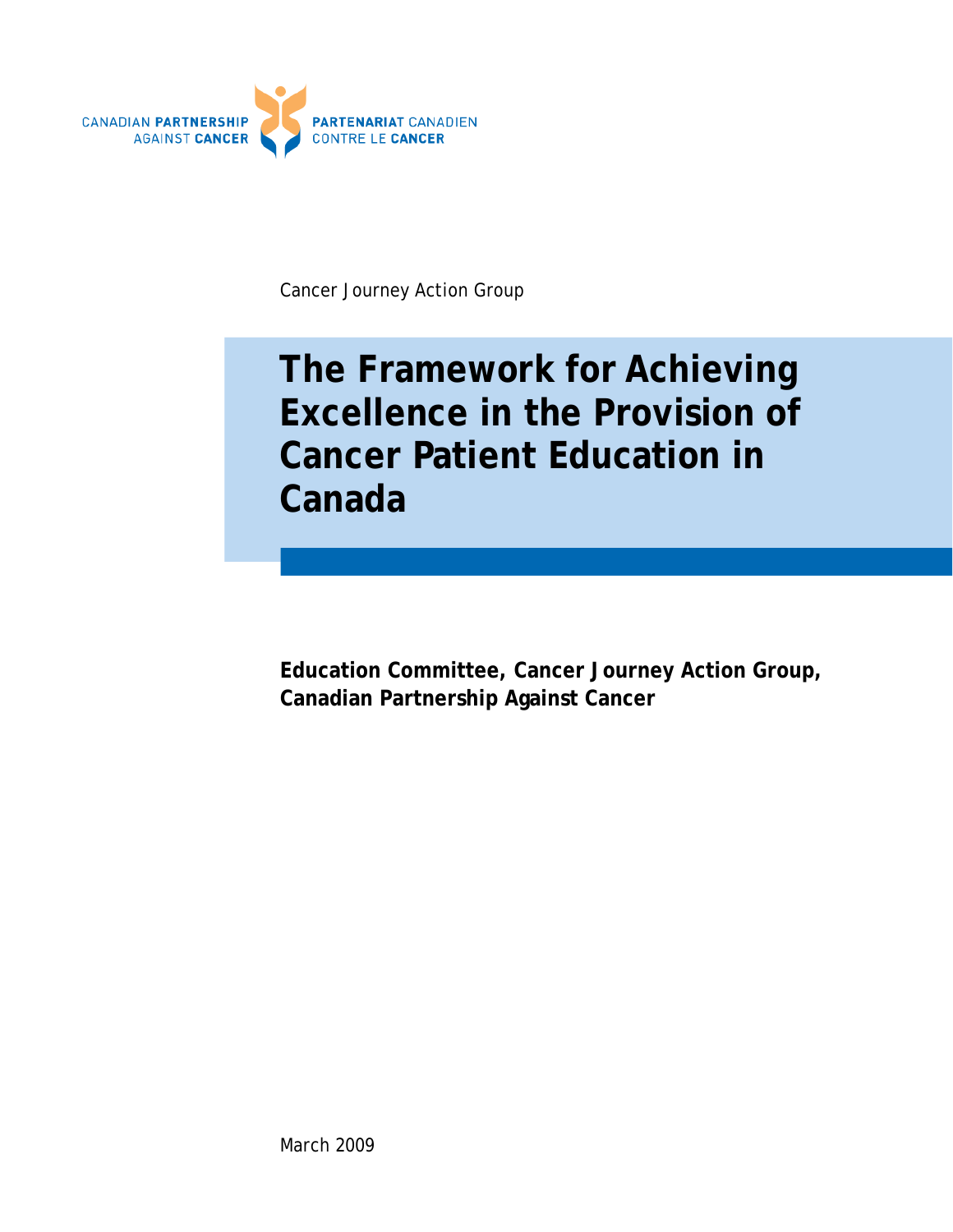## **Acknowledgements**

The Education Committee, Cancer Journey Action Group (CJAG) of the Canadian Partnership Against Cancer wishes to acknowledge previous work accomplished in the area of cancer patient education. More specifically, the Cancer Patient Education Network (CPEN), Cancer Care Ontario (CCO) and Cancer Care Nova Scotia (CCNS) have pioneered work around standards and guidelines in cancer patient education. The quality documents produced as a result of this work form the basis of *The Framework for Achieving Excellence in the Provision of Cancer Patient Education in Canada (The Cancer Patient Education Framework)*. In addition, previous work of the Education Committee (CJAG) has provided the informing Framework for the development of the Cancer Patient Education Framework.

The following Source Documents have served as the foundation for *The Framework for Achieving Excellence in the Provision of Cancer Patient Education in Canada:*

- Cancer Care Ontario Patient Education Program Committee and Cancer Care Ontario Program in Evidence-Based Care (August 2006). Establishing Comprehensive Cancer Patient Education Services: A Framework to Guide Ontario Cancer Education Services.
- Cancer Care Ontario Program in Evidence-Based Care (PEBC) (March 2008). Effective teaching strategies and methods for patient education: a systematic review. *(in progress)*
- Cancer Care Nova Scotia, Nova Scotia Cancer Patient Education Committee (2008). Education Standards for People Affected by Cancer. *(draft document).*
- Education Committee, Rebalance Focus Action Group, Canadian Strategy for Cancer Control (March 2007). National Psychosocial Oncology Education Framework.
- National Cancer Institute Cancer Patient Education Network (1999). Guidelines for Establishing Comprehensive Cancer Patient Education Services.
- University Health Network (March 2003). Evidence Based Best Practice Guidelines for Delivering Patient Education Curriculum.

Without the authorization of these groups to adapt and/or adopt portions of their documents, this present document would not have been possible.

The Education Committee (CJAG) wishes to thank the members of the Patient Education Subcommittee and its Patient Education Draft Strategy Document Working Group (Appendix1), who have contributed their knowledge and expertise in the development of this document. Their passion for cancer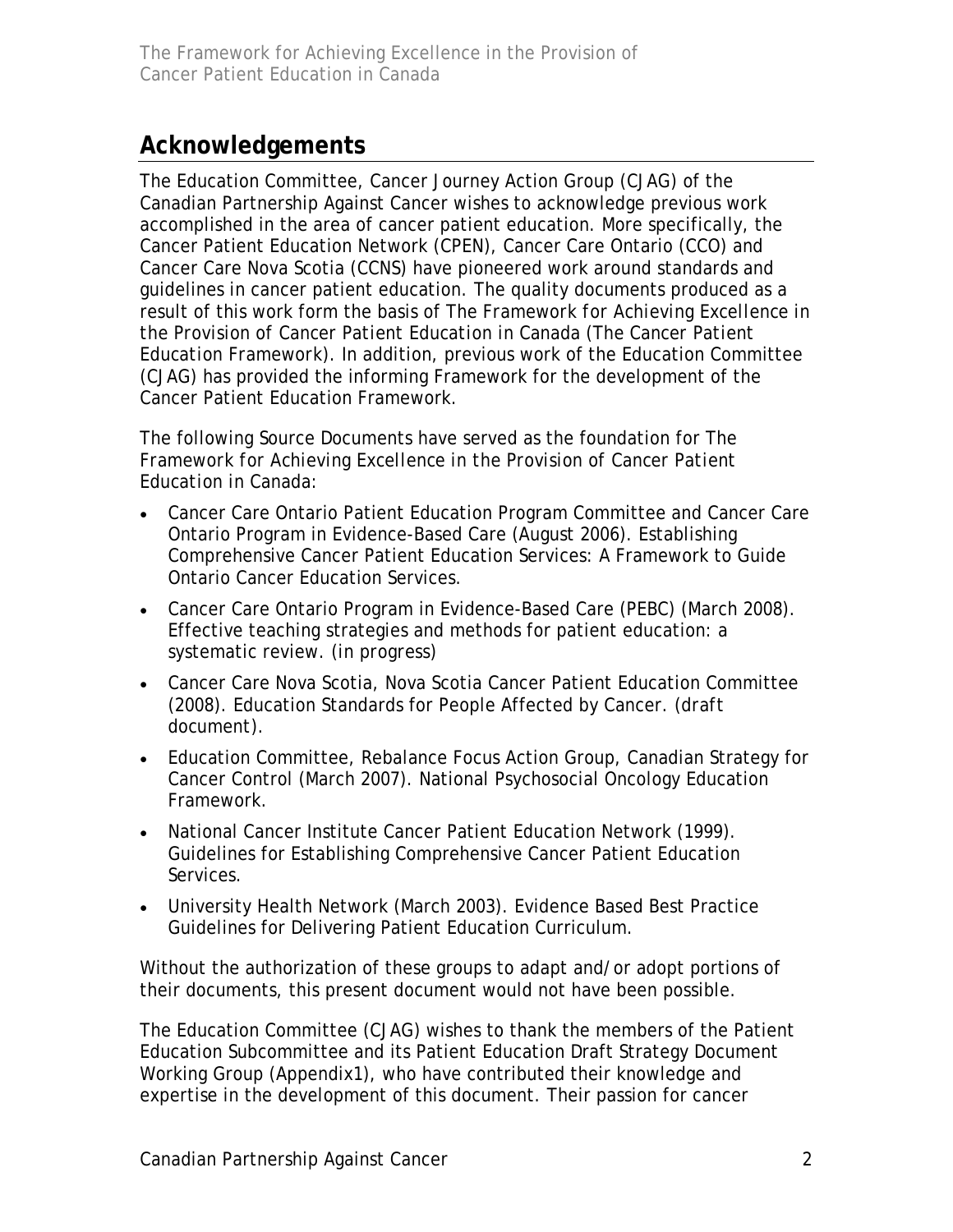patient education has been evidenced by the generous sharing of their time as they persevere in further developing a quality cancer patient education agenda in Canada.

Production of this document has been made possible through a financial contribution from Health Canada.

### **Note to the reader:**

Readers are encouraged to review Appendix 2 – "Background to the Project" of this document for the vision of the Canadian Partnership Against Cancer, an overview of its Action Groups, in particular the Cancer Journey Action Group and its subgroup, the Education Committee.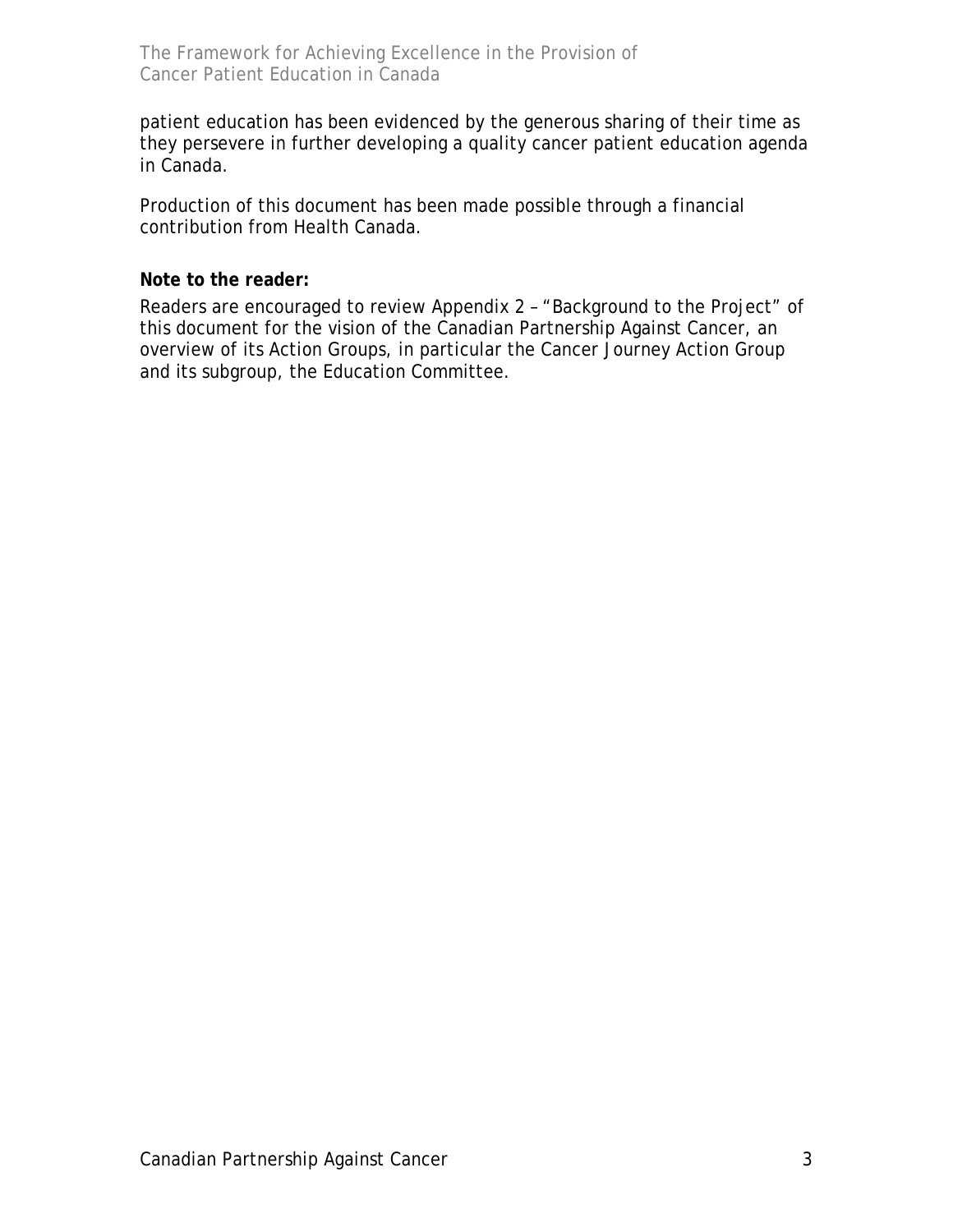## **Table of Contents**

|  | 1.0                                                                   |       |                                                                    |  |  |
|--|-----------------------------------------------------------------------|-------|--------------------------------------------------------------------|--|--|
|  | 1.1                                                                   |       | Goals And Objectives Of The Cancer Patient Education Framework  10 |  |  |
|  | 1.2                                                                   |       |                                                                    |  |  |
|  | 1.3                                                                   |       | Scope of The Cancer Patient Education Framework 11                 |  |  |
|  |                                                                       |       |                                                                    |  |  |
|  |                                                                       |       |                                                                    |  |  |
|  | 2.1                                                                   |       | Conceptual Model for Cancer Patient Education 13                   |  |  |
|  |                                                                       |       |                                                                    |  |  |
|  |                                                                       |       |                                                                    |  |  |
|  |                                                                       |       |                                                                    |  |  |
|  |                                                                       |       | 2.1.4 Evaluation Of Cancer Patient Education 17                    |  |  |
|  |                                                                       |       | 2.1.5 Development Of Health Care Provider Competencies  18         |  |  |
|  | III. Establishing Comprehensive Cancer Patient Education Services  19 |       |                                                                    |  |  |
|  | 3.0                                                                   |       |                                                                    |  |  |
|  | 3.1                                                                   |       |                                                                    |  |  |
|  |                                                                       |       |                                                                    |  |  |
|  |                                                                       |       |                                                                    |  |  |
|  |                                                                       |       |                                                                    |  |  |
|  |                                                                       |       |                                                                    |  |  |
|  |                                                                       |       |                                                                    |  |  |
|  |                                                                       |       |                                                                    |  |  |
|  |                                                                       | 3.1.7 | Leadership for Quality and Performance Improvement 24              |  |  |
|  |                                                                       | 3.1.8 |                                                                    |  |  |
|  |                                                                       |       |                                                                    |  |  |
|  |                                                                       |       |                                                                    |  |  |
|  |                                                                       |       |                                                                    |  |  |
|  |                                                                       |       |                                                                    |  |  |
|  |                                                                       |       |                                                                    |  |  |

## **Figures**

| Figure 2. Conceptual Model for Cancer Patient Education  14           |  |
|-----------------------------------------------------------------------|--|
| Figure 3. Conceptual Model for Comprehensive Cancer Patient Education |  |
|                                                                       |  |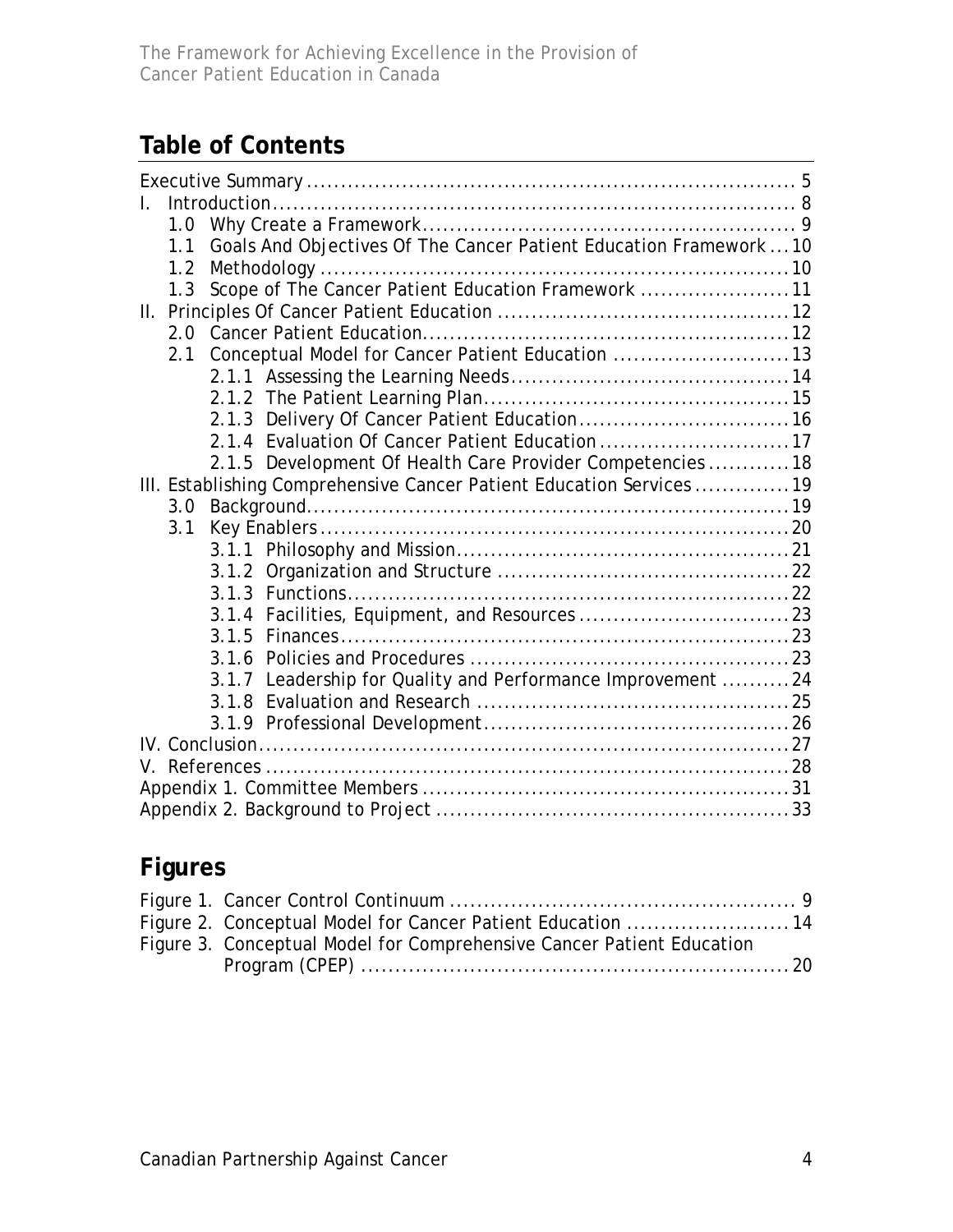## <span id="page-4-0"></span>**Executive Summary**

Cancer is one of the leading threats to health faced by Canadians and is one of the two leading causes of death. In spite of the challenges, there are over one million people living with a personal history of cancer in the country. It has been demonstrated that most people affected by cancer will experience a variety of informational and educational needs throughout their cancer experience. The literature and evidence around patient education supports the positive outcomes of quality cancer education, including improved:

- Knowledge and understanding of disease
- Treatment compliance
- Symptom management
- Ability to cope
- Self-management and self-care
- Quality of life

Improvements in these areas also amount to a positive return on investment for the healthcare system (on average, for every dollar invested in patient education, three to four dollars are saved).

Despite this compelling evidence, cancer patient education is often overlooked and the needs of those living with cancer and their families are not well defined or expressed. There also tends to be a lack of institutional commitment, leadership, and financial resources to support cancer patient education.

It has also been noted that cancer patient education activities and services can vary significantly, both geographically and institutionally, and there tends to be some variability in what is considered to be quality patient education. In the absence of national standards and guidelines that define best practice for cancer patient education, criteria by which patient education services are measured remain vague.

To begin to address this critical issue, The *Framework for Achieving Excellence in the Provision of Cancer Patient Education in Canada* (The Cancer Patient Education Framework) was developed. It provides insight on the present state of evidence and best practice regarding person-centered cancer education. Building upon the existing body of knowledge, a conceptual model for the provision of cancer patient education was developed. Principles and recommendations were put forward in a bold attempt to achieve excellence in the delivery of cancer patient education. These recommendations, targeting all health care providers and volunteers who provide information and support to people affected by cancer, focus on the following four key elements: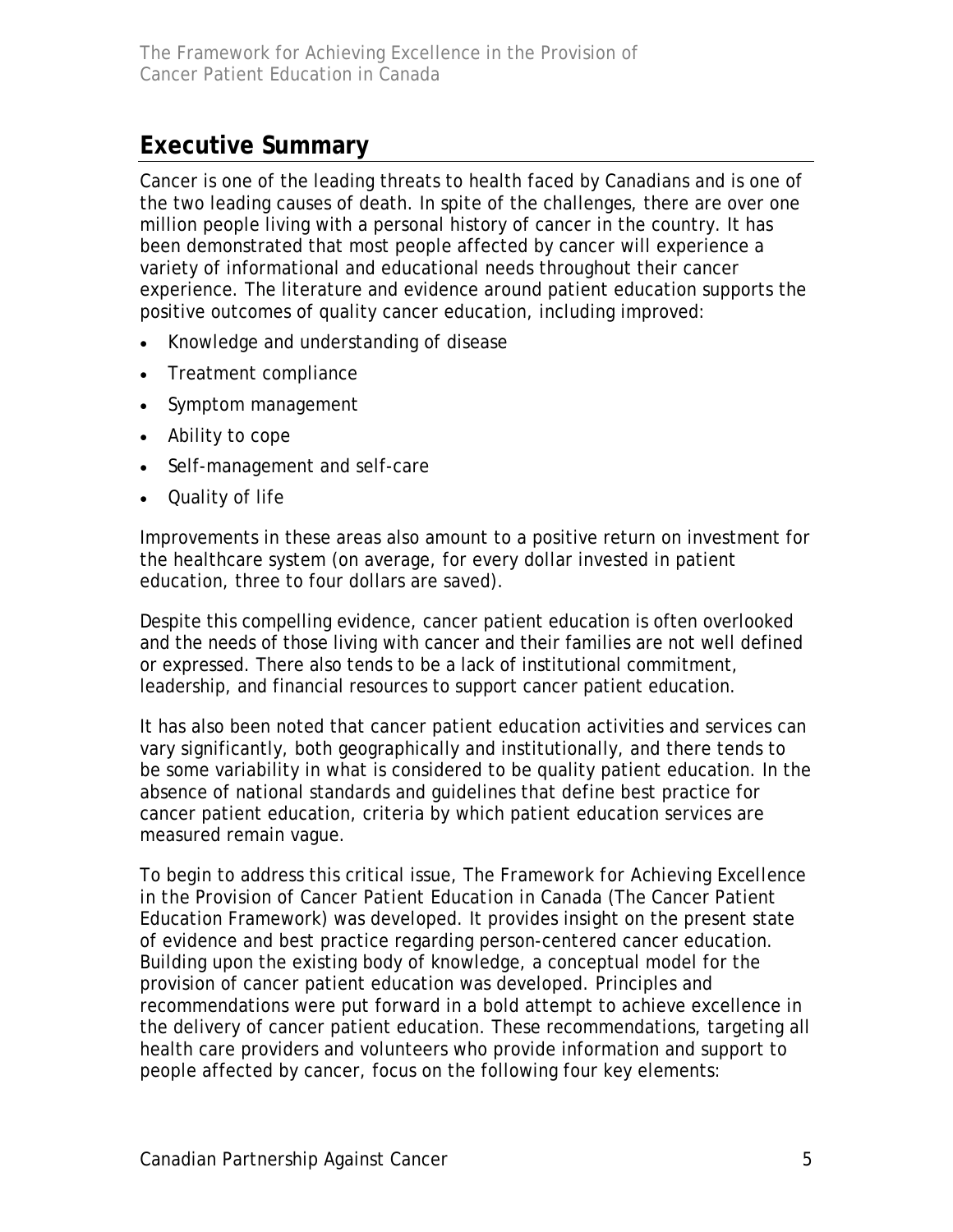- Assessing the educational needs of persons affected by cancer
- Developing the learning plan
- Delivering person-centered cancer education, and
- Evaluating and monitoring the teaching-learning process

The conceptual model for the delivery of cancer patient education was further developed to acknowledge the organizational infrastructure required to ensure the effectiveness and sustainability of an education program. Principles and recommendations around key enablers have been defined to provide explicit guidance to decision makers around the establishment of a formal, comprehensive cancer patient education program, including:

- Philosophy and mission
- Organization and structure
- Functions
- Facilities, equipment, and resources
- Finances
- Policies and procedures
- Leadership for quality and performance improvement
- Evaluation and research
- Professional development

Even with an organization's recognition and support for cancer patient education, there will be variability in how The Cancer Patient Education Framework can be applied based upon the organization's resources, limitations, and competing priorities. It is further acknowledged that provincial or regional cancer centres may have differing capacities and opportunities to establish a more formal comprehensive patient education program.

The Cancer Patient Education Framework has limitations. Person-centered cancer education is an integral part of the human experience in all phases of the cancer control continuum. While the principles underlying cancer education across the cancer control continuum may be similar, there are unique aspects to **cancer patient education**. Cancer patient education focuses on persons affected by cancer, families, and significant others from the time of diagnosis through treatment, and then on to survivorship, or possibly palliative and endof-life care.

While there is connection and collaboration among experts in cancer education when developing and designing cancer education programs, there is an additional body of knowledge which specifically addresses the starting points of the continuum—in particular, prevention and screening. For example, there are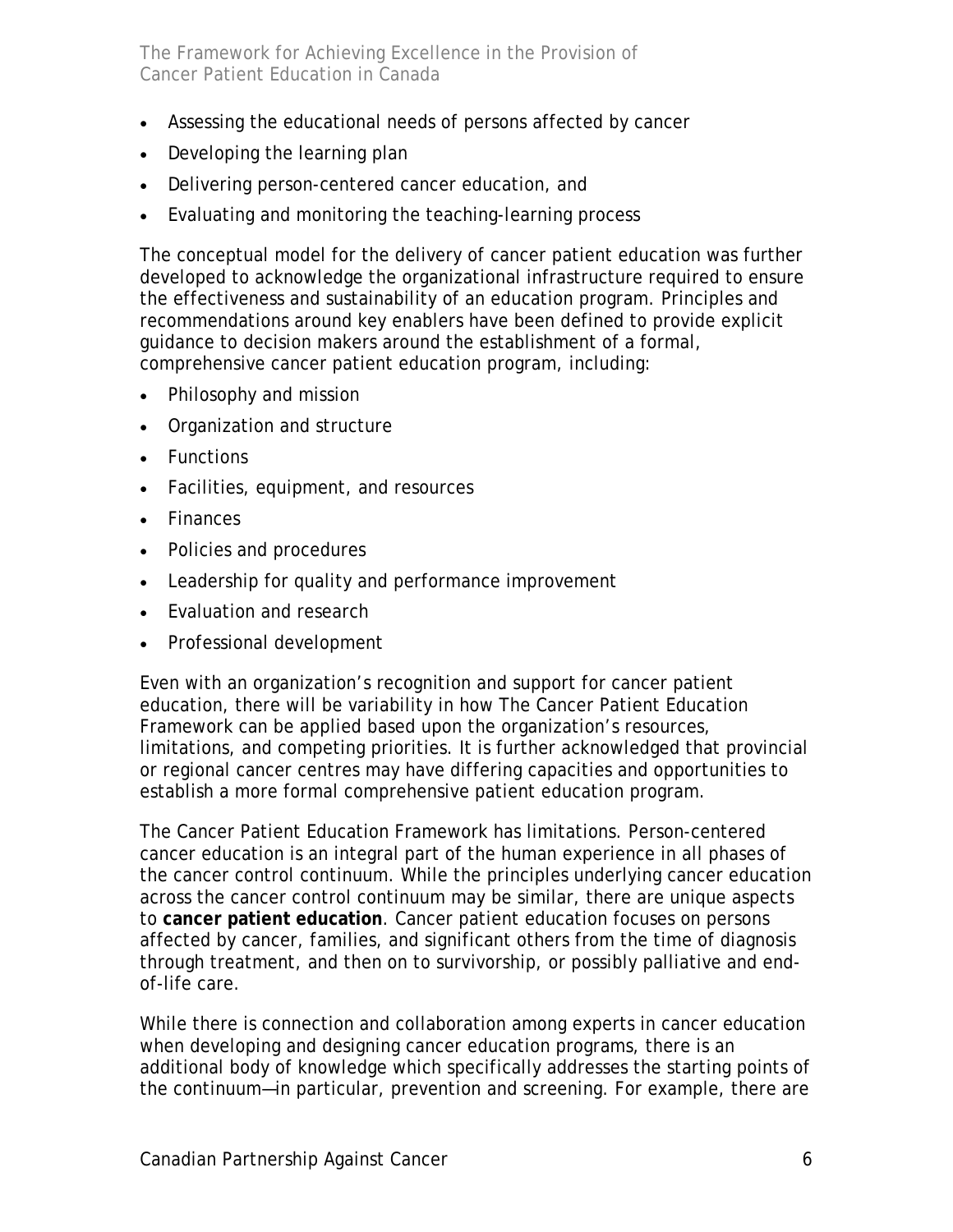multiple challenges in learning how to motivate the well public to change their behavior. This involves understanding how elements of social marketing can equip health educators with valuable intervention tools for prevention and screening education. In the long term, it is crucial that The Cancer Patient Education Framework evolve to address these phases of the continuum. However, it is important to note that cancer education related to prevention and screening is not within the scope of this document.

In summary, The Cancer Patient Education Framework will create awareness in the cancer care community about the critical importance of cancer patient education in helping to ensure the best possible outcomes for persons affected by cancer. The Cancer Patient Education Framework provides the foundation to ensure that a consistent approach is used in structuring and delivering patient education across all health care disciplines and organizations providing cancer patient education. Further, this framework will enhance the cancer care system's ability to respond to the educational needs of a diverse population. For example, there are unique challenges involved in meeting the specific needs of First Nations, Aboriginals, Métis, Inuit and immigrant populations, children, seniors, and newcomers to Canada who speak languages other than French or English.

The development of The Cancer Patient Education Framework is but a first step towards achieving excellence in the provision of cancer patient education. Key stakeholders across the country will need to actively disseminate The Cancer Patient Education Framework document and begin to consider its implementation and its impact. Much commitment, time, energy, and resources will be required in the coming years to mobilize decision makers, health care professionals, and volunteers who provide cancer education to persons affected by cancer. In the end, those persons affected by cancer will benefit greatly from these efforts.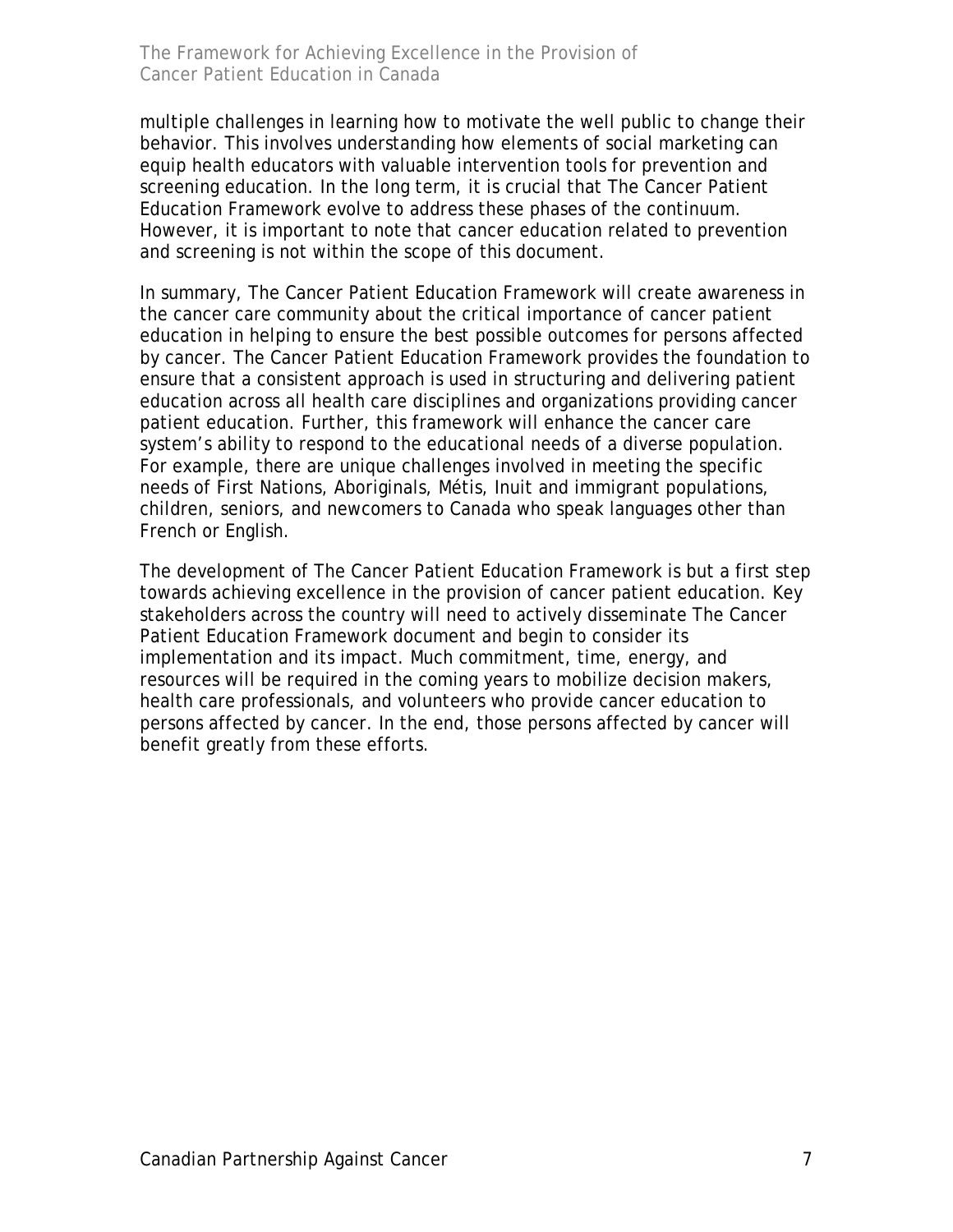## <span id="page-7-0"></span>**I. Introduction**

The *Framework for Achieving Excellence in the Provision of Cancer Patient Education in Canada* (The Cancer Patient Education Framework) document provides the foundation for improving the cancer journey of persons affected by cancer. Section I of the document outlines the need for person-centered education, the purpose, the goals, the objectives, and the methodology pursued in the development of The Cancer Patient Education Framework. Limitations are also acknowledged.

The Cancer Patient Education Framework consists of two distinct and complementary components which are described in Sections II and III of the document. **Section II** defines *cancer patient education* and delineates this activity within the cancer control continuum. Further, principles underlying the generic competency/skill requirements of health care providers (HCP) are defined and recommended to promote excellence in the **provision of evidence-based cancer patient education**. These principles, embedded and depicted within a conceptual model of cancer education, are described in detail. This section targets two major audiences:

- Those involved in cancer patient education: all HCP (including, but not limited to, patient educators, oncologists, nurses, patient navigators, social workers, allied health care professionals)
- Volunteer and community-based organizations providing information and support to people with cancer

The principles described in **Section III** of The Cancer Patient Education Framework document are clearly defined for those organizations wishing to establish **a formal comprehensive cancer patient education service,** for example, within provincial or regional centers. This section provides explicit guidance to decision makers, including health care managers, administrators, and those in senior positions in major cancer centers, about the necessary resources, requirements, and expectations for the development of such a program.

The concluding comments set the stage for a call to action in achieving excellence in the provision of cancer patient education<sup>[1](#page-7-1)</sup> in Canada.

-

<span id="page-7-1"></span> $1$  Cancer patient education in this context is inclusive of person-centered cancer education provided to persons affected by cancer and includes patient, family and/or significant others.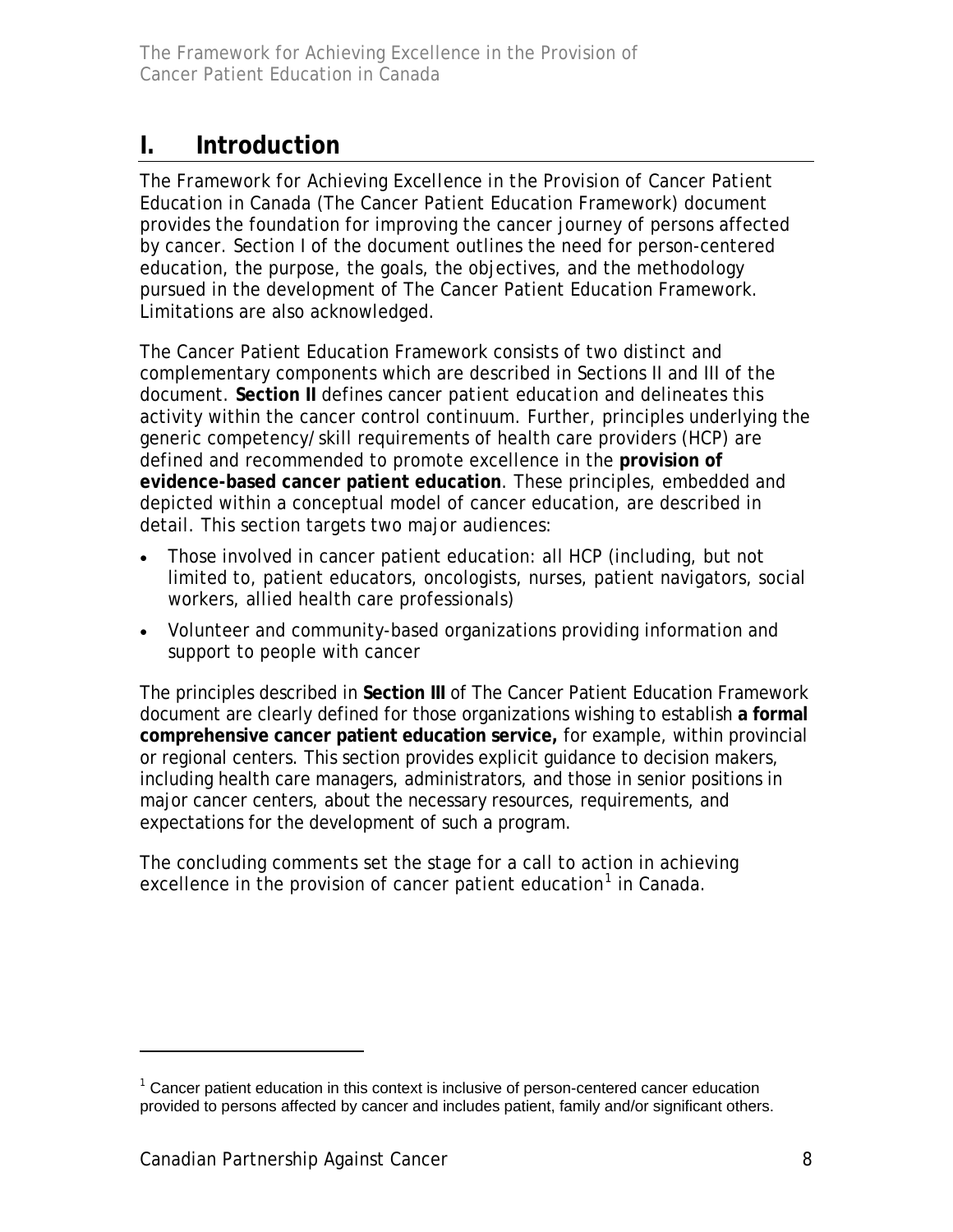<span id="page-8-0"></span>**Figure 1: Cancer Control Continuum** 



## **1.0 Why Create a Framework**

Cancer is one of the leading threats to health faced by Canadians and is one of the two leading causes of death. In spite of the challenges, there are over one million people living with a personal history of cancer in the country. It has been demonstrated that most individuals affected by cancer will experience a variety of informational and educational needs throughout their cancer experience [3]. The literature and evidence around patient education supports the notion that good patient education:

- Leads to more satisfied patients [1, 2, 3, 9]
- Can have positive outcomes such as change in behaviours, increased patient understanding, improved health status, and reduced patient anxiety [1, 2, 3, 9]
- Can encourage patients to develop helpful coping strategies and better manage their disease [1, 3, 6, 10]
- Assists patients to self-manage the treatment of their condition and prevent avoidable complications, while maintaining or improving quality of life [7, 8]

There is also evidence that a well coordinated programmatic approach to the delivery of patient education positively impacts other areas, including obtaining informed consent and health resource utilization [21, 22, 23]. A 1995 review of published research on the costs and benefits of providing patient education concluded that, on the average, for every dollar invested in patient education, three to four dollars can be saved. It was further concluded that if patient education remained stable over time, the return on investment increased, but if patient education stopped, the benefits ceased [23].

A 2002 survey that was conducted to determine the status of patient education services indicated significant variability in the scope of educational services and resources available in Canadian cancer centres [8]. Although patient education is considered a vital component of health care, the evidence demonstrates that it is often overlooked, the needs are not well articulated, and there is a lack of institutional commitment, leadership, and financial resources [1].

In spite of this reality, patient education is primarily being coordinated and delivered by well-intentioned HCP who recognize the importance of patient education [1]. These health care providers, however, may lack the knowledge and skills to provide the needed information and have too little time to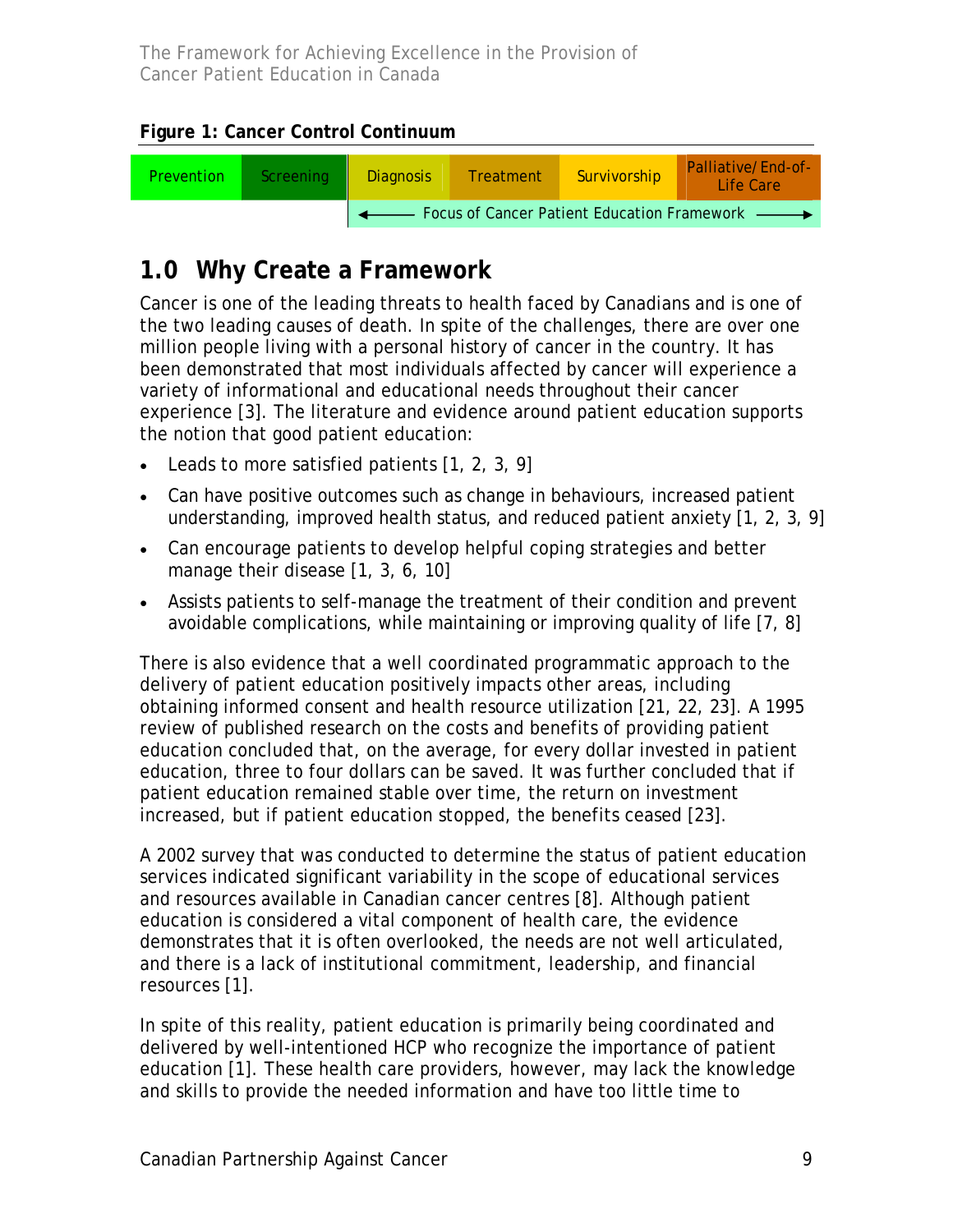<span id="page-9-0"></span>educate their patients and significant others. These issues can lead to inconsistent, incomplete and, on occasion, insensitive approaches by health care providers attempting to address the needs of patients/families/significant others [1, 3].

There is a need for better quality cancer patient education services and programs in Canada [1, 3]. It has been noted that cancer patient education activities and services can vary significantly, both geographically and institutionally, [1, 3] and there tends to be some variability in what qualifies as effective patient education [1]. In the absence of national standards and guidelines that define best practice for cancer patient education, criteria upon which patient education services are measured remain vague [1].

A national Cancer Patient Education Framework will provide the structure to ensure that a consistent approach is used in structuring and delivering cancer patient education across all organizations and institutions providing cancer patient education. Further, The Cancer Patient Education Framework will enhance the cancer care system's ability to respond to the educational needs of a diverse population of individuals, including First Nations, Aboriginals, Métis and Inuit, children, seniors, and newcomers to Canada who do not speak English or French.

## **1.1 Goals And Objectives Of The Cancer Patient Education Framework**

The primary goals of The Cancer Patient Education Framework are to:

- Develop an evidence-based process for the delivery of person-centered cancer patient education
- Foster a culture of person-centered cancer patient education

More explicitly, the objectives of The Cancer Patient Education Framework are to:

- Ensure that evidence-based processes are used for the delivery of cancer patient education
- Provide a frame of reference for HCP and decision-makers for planning, implementation, and evaluation of cancer patient education

## **1.2 Methodology**

There is a growing demand in Canada for the development of guidelines and standards for cancer patient education. Cancer Care Ontario (CCO), the University Health Network (UHN) - Toronto General Hospital, Toronto Western Hospital and Princess Margaret Hospital, Cancer Care Nova Scotia (CCNS), and the National Cancer Institute Cancer Patient Education Network (NCI CPEN) have all conducted significant work in this area.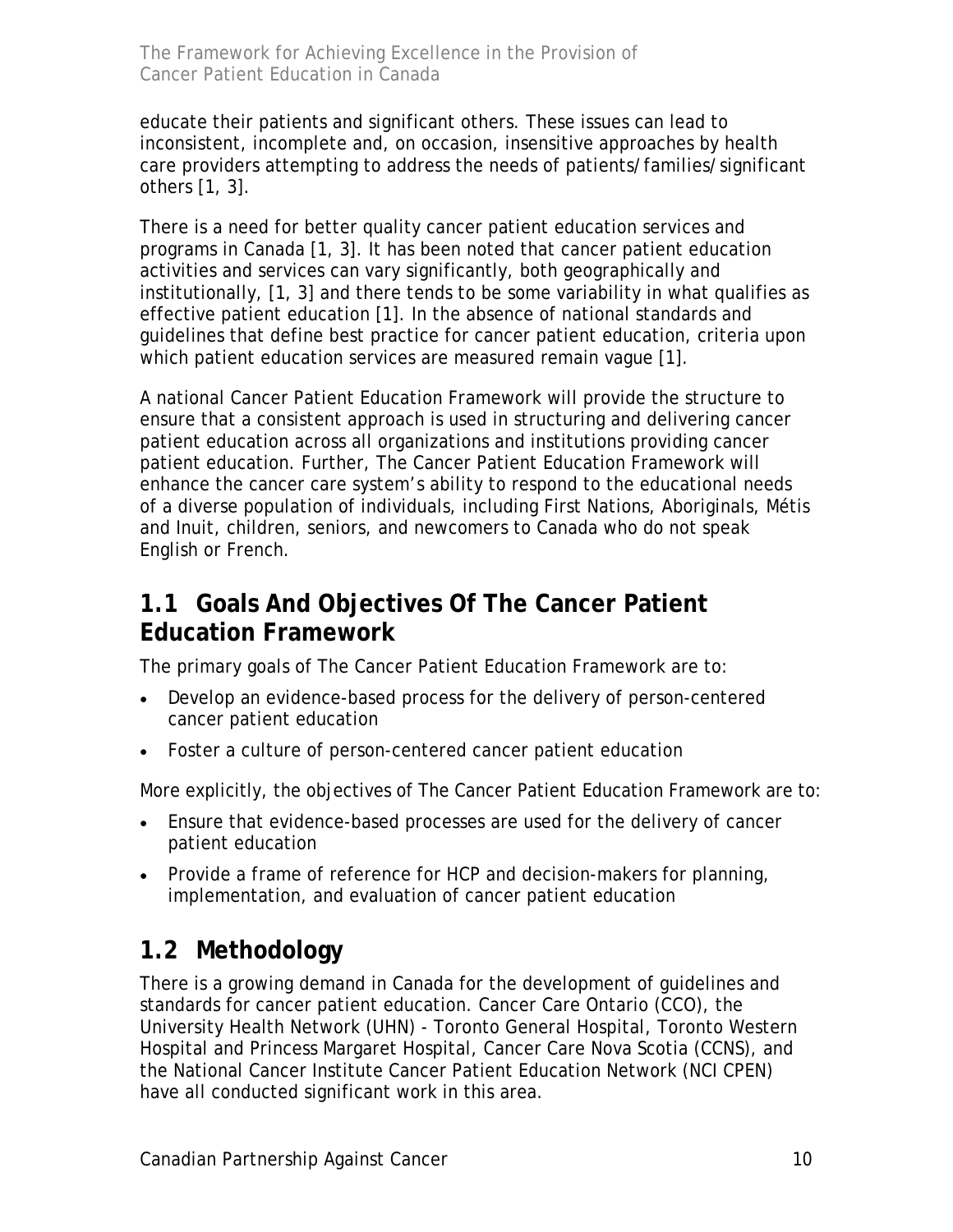<span id="page-10-0"></span>To avoid duplication and to capitalize on high quality existing work, relevant documents produced by these organizations and cancer patient education experts were used to develop an integrated, comprehensive, and credible evidence-based framework document. The existing knowledge has been summarized, synthesized and presented in a conceptual model to represent a formal, comprehensive cancer patient education program.

In summary, a systematic and transparent process was used in the development of The Cancer Patient Education Framework, including:

- An extensive review of the noted Source Documents
- Adaptation and/or adoption of the evidence-based content and recommendations from the Source Documents
- Expert review and feedback on the draft framework document at various levels, including:
	- − internal review of document by the Patient Education Draft Strategy Working Group and the Patient Education Subcommittee
	- − an external review of the document by key stakeholders—specifically the CCO Patient Education Committee, the Program in Evidence-Based Care, CCO, the University Health Network, the Nova Scotia Cancer Patient Education Committee, CCNS, and the Education Committee, CJAG
- Revision of the document on the basis of feedback received from the internal and external reviews, including comments received at the National Cancer Patient Education Workshop, held in Montreal in early March 2009.

## **1.3 Scope of The Cancer Patient Education Framework**

Person-centered cancer education is an integral part of the human experience in all phases of the cancer control continuum (Figure 1). While the principles underlying cancer education across the cancer control continuum may be similar, there are unique aspects to **cancer patient education**. Cancer patient education focuses on persons affected by cancer, from the time of diagnosis through treatment, and on to survivorship, or possibly palliative and end-of-life care.

While there is collaboration and an interrelationship among experts in cancer education when developing and designing cancer education programs, participants at the National forum held in March 2009, recognized that there is an additional body of knowledge which specifically addresses the starting point of the cancer control continuum, more specifically prevention and screening. In the long term, it is crucial that The Cancer Patient Education Framework evolve to address these phases of the continuum. However, at this time, cancer education related to prevention and screening is not within the scope of this document.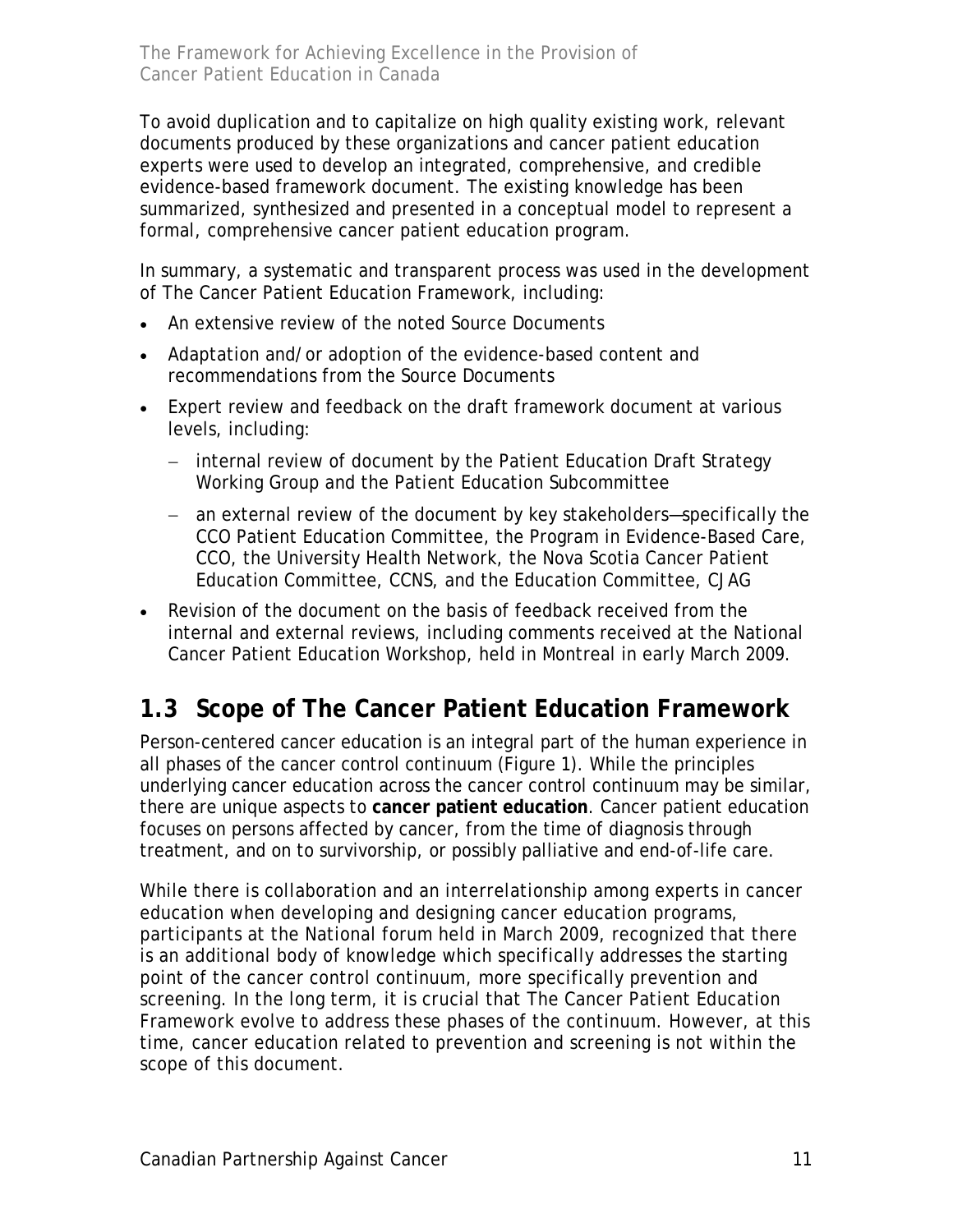<span id="page-11-0"></span>**Note:** The Cancer Patient Education Framework acknowledges that, in some agencies, the scope of cancer patient education does include prevention, screening, and patient education for those at risk for cancer due to heredity or other factors.

## **II. Principles of Cancer Patient Education**

## **2.0 Cancer Patient Education**

Cancer patient education is an integral part of treatment and care for persons affected by cancer, from the time of diagnosis through treatment, and on to survivorship and possibly palliative and end-of-life care. The Source Documents have defined cancer patient education as:

- A distinct and definable activity that supports the learning and behaviour of persons affected by cancer [1, 6]
- A learning relationship between the HCP and the person affected by cancer [1, 6]
- Any set of planned, structured, organized educational activities designed and delivered using a combination of teaching methods to improve understanding and knowledge, health behaviours, health outcomes and health status [6,11, 12, 13]
- All learning experiences that persons affected by cancer engage in with the conscious intent of improving their understanding of and becoming active participants in managing their care [1]

The provision of cancer patient education is, first and foremost, a collaborative patient-centered practice [3], which takes into account that:

- Individuals may have various needs and concerns based on their particular situation, including coping style, culture and ethnicity, gender, age, etc. [3, 6, 14, 15]
- People affected by cancer may want information that assists them to make treatment decisions, manage treatment, side effects or symptoms of their disease, and to cope with their cancer experience [2, 3, 6, 9, 10]
- Effective cancer patient education programs can improve patient knowledge, reduce anxiety, increase patient involvement and satisfaction in treatment decisions, help patients to develop coping strategies to manage disease and treatment, decrease hospital stays, and greatly improve health outcomes [3, 9, 16, 17, 18,19]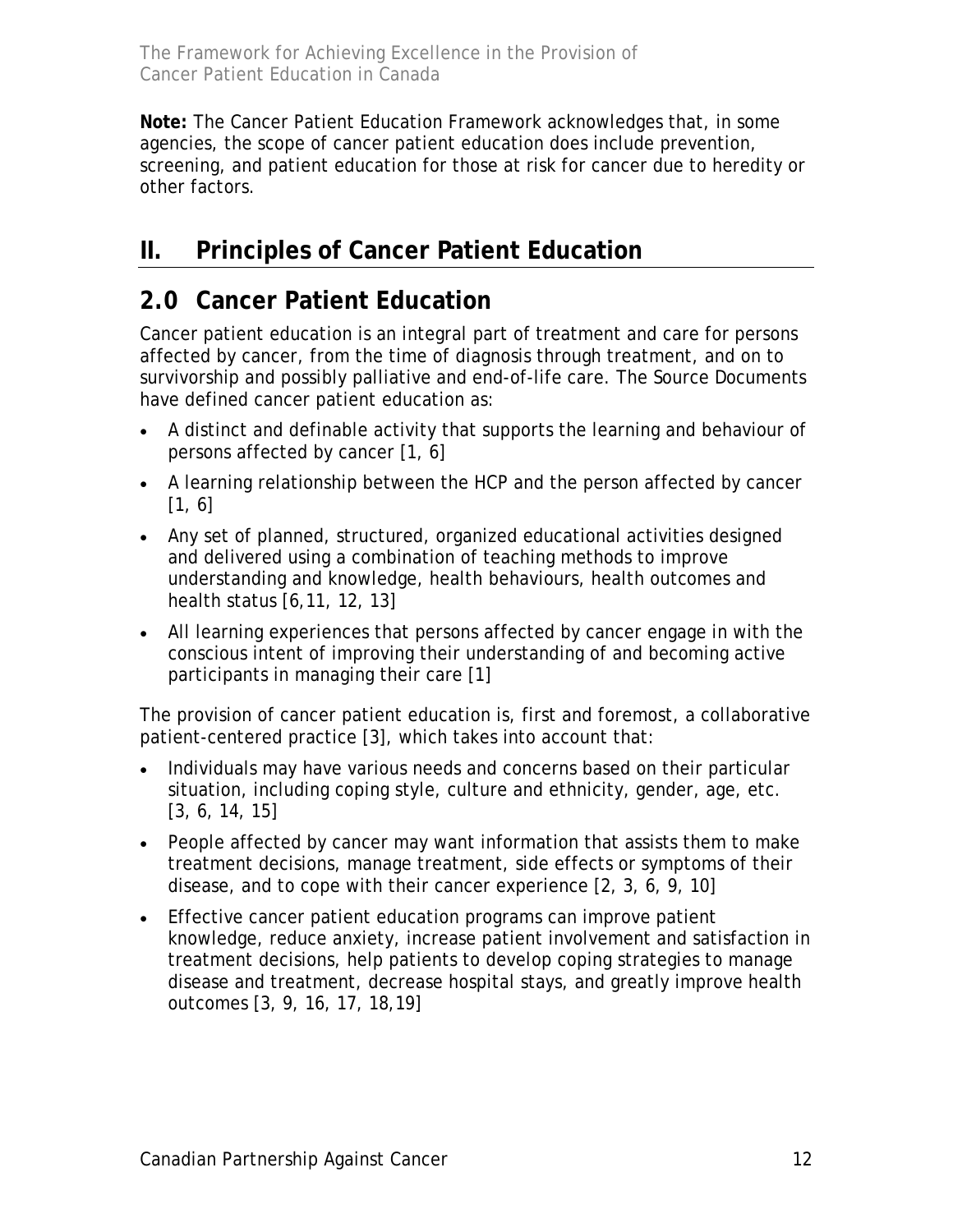## <span id="page-12-0"></span>**2.1 Conceptual Model for Cancer Patient Education**

The Conceptual Model for Cancer Patient Education illustrated in Figure 2 is intended to be a dynamic and interactive process; it includes a range of elements that may vary in their application depending on resources—human, material, and financial. The model is flexible, applicable at appropriate points along the cancer control continuum, from diagnosis to end-of-life, is based on needs and preferences of persons affected by cancer, and should be adaptable to system change. It is anticipated that the proposed model and its underlying principles will lead to improved patient care outcomes.

The Model for Cancer Patient Education acknowledges:

- the relationship between the HCP and the person affected by cancer
- that cancer patient education must be specific to each phase of the cancer continuum—diagnosis, treatment, survivorship, and palliative and end-oflife care

The Model for Cancer Patient Education further recognizes that:

- since every HCP is an educator, the skills and the competencies of the HCP are essential to the delivery of quality cancer patient education
- the principles related to the teaching-learning process will promote excellence in cancer patient education

These elements of the model will be further described in the following pages. The primary sources of information for the principles defined in the model for cancer patient education were adapted from the Education Standards for People Affected by Cancer (Draft document) from Cancer Care Nova Scotia, and the Nova Scotia Cancer Patient Education Committee, and are further supported by other key Source.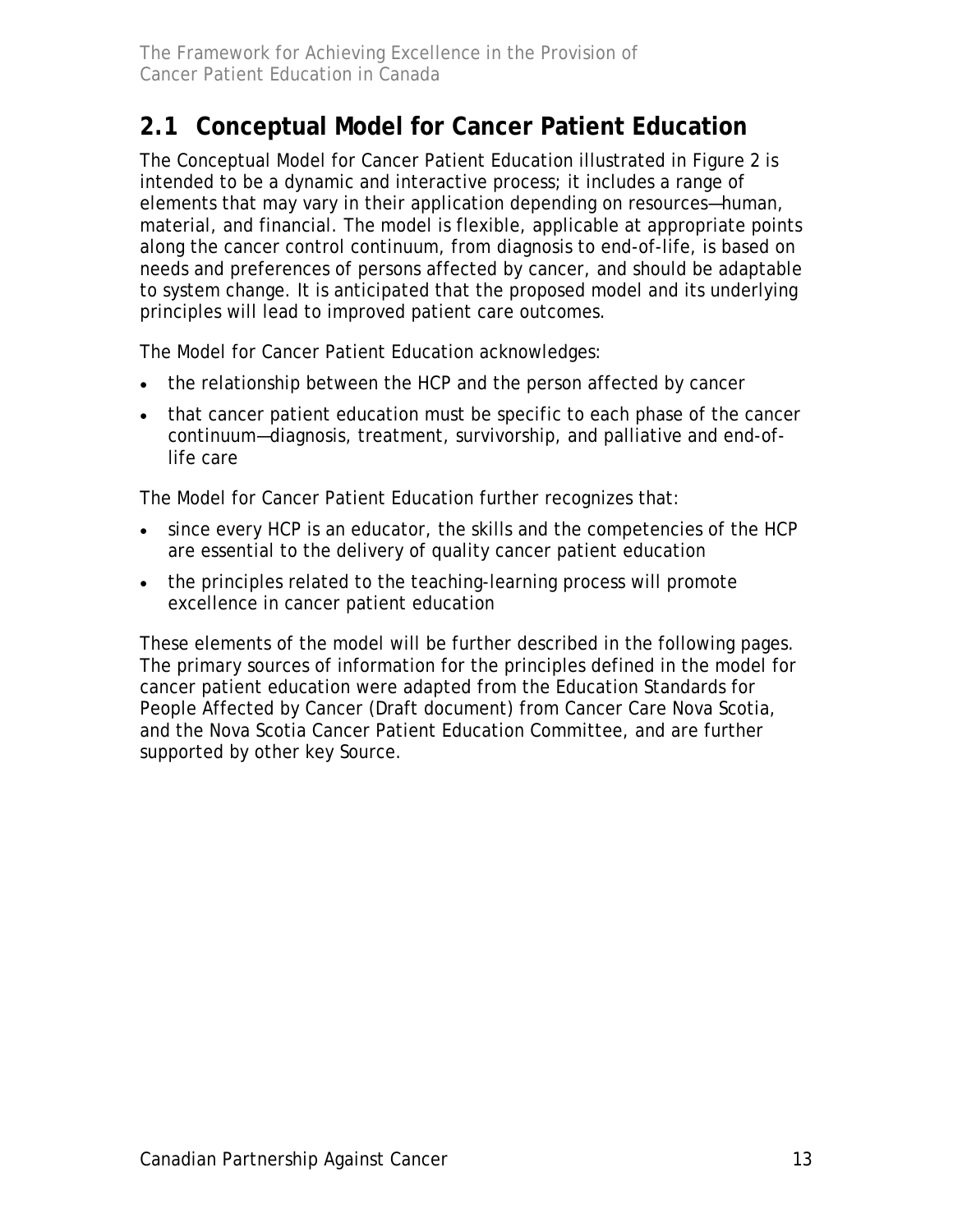

<span id="page-13-0"></span>**Figure 2: Conceptual Model for Cancer Patient Education** 

### **2.1.1 Assessing the Learning Needs**

It is well established in the literature that some people affected by cancer want as much information as possible about their illness, but the specific type of information may vary on the basis of individual needs. It is also recognized that some individuals cope best with less information [3]. When assessing the learning needs of the person affected by cancer, the HCP takes into account the unique attributes of individuals within specific groups (including First Nations, Aboriginals, Métis, Inuit, immigrant, non-English or French-speaking, seniors, and children).

#### *Principles for assessing the learning needs of persons affected by cancer:*

• Persons affected by cancer can expect to be full participants along with the HCP in assessing their educational needs.

#### *The HCP will:*

- 1. Assist the person affected by cancer to identify their individual learning needs, considering prior knowledge, level of understanding, preferences for information, and readiness to learn
- 2. Assess the person's functional abilities and health literacy, taking into account the following:
	- − age
	- − developmental level and language skills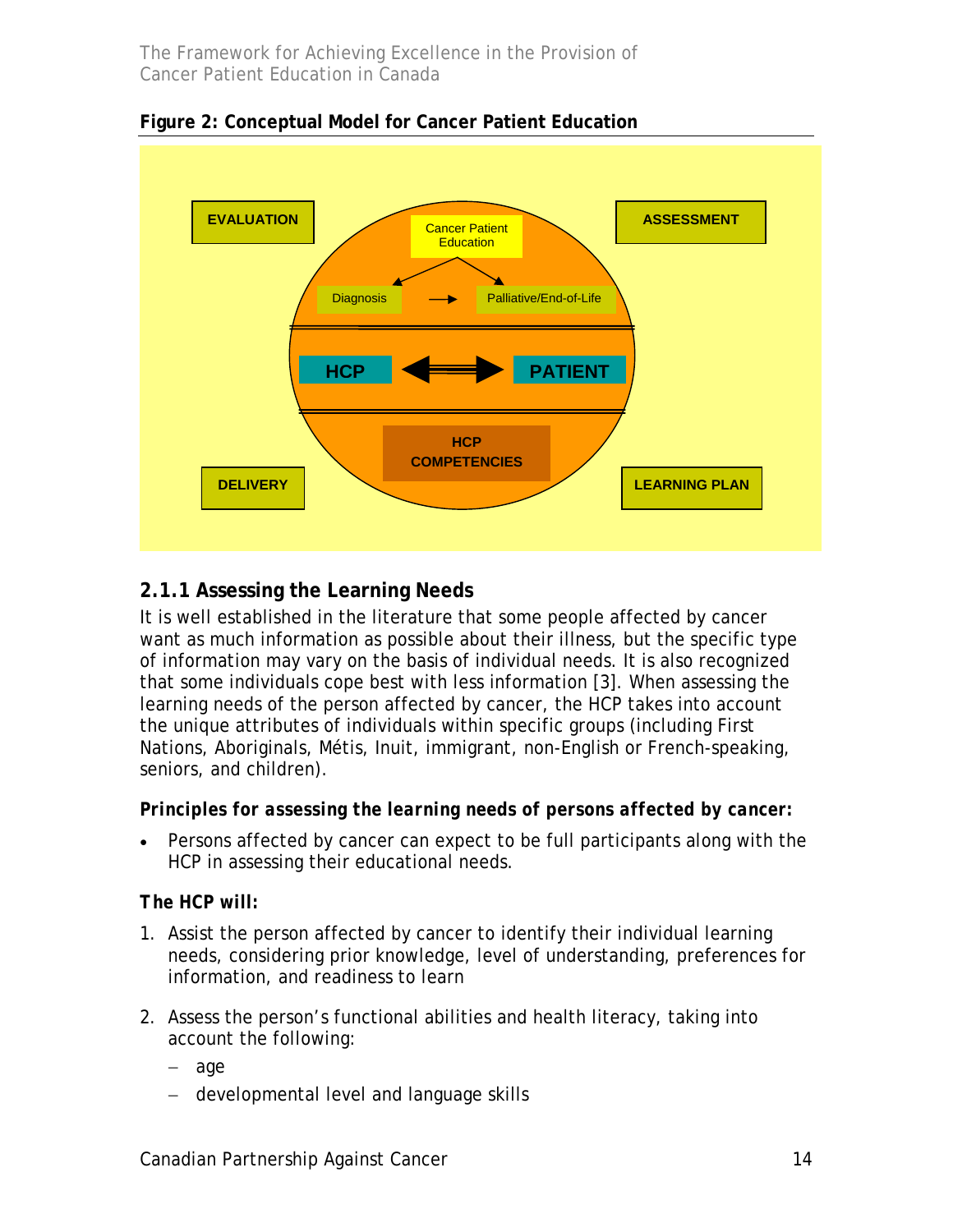- <span id="page-14-0"></span>− culture and ethnicity
- − gender
- − the person's health status
- − physical or mental challenges
- − emotional, cognitive, social, and economic status
- 3. Respect a person's choice not to learn

## **2.1.2 The Patient Learning Plan**

Cancer patient education programs that are well developed, organized, and structured improve the person's ability to understand and utilize the information provided. A person-centered approach to the development of the learning plan promotes a collaborative relationship between the HCP and the person affected by cancer. This further ensures that persons affected by cancer will receive the education, support, and care that is tailored to their individual educational needs and preferences.

### *Principles for developing a patient learning plan:*

• Persons affected by cancer have a right to expect that they will be an integral part of developing their learning plan in collaboration with their health care team.

#### *The HCP will:*

- 1. Involve the person affected by cancer in the development of an appropriate and flexible education plan to meet their individual learning objectives. The plan includes:
	- a. behavioural objectives linked to the learning needs
	- b. content and methods appropriate for the objectives and reflective of the learner's preferences for information and preferred learning style
	- c. techniques to actively involve the learner
	- d. methods to evaluate the learning experience, effectiveness and efficiency of instruction, and any necessary revisions to the teaching plan.
- 2. Obtain feedback from the learner to evaluate the teaching-learning process by providing opportunities to share remarks, concerns, and comments.
- 3. Modify the teaching plan, if needed, based on evaluation data.
- 4. Use the policies and procedures of the organization to guide the development and provision of education to people affected by cancer.
- 5. Document the teaching-learning process on the person's health record, including the following information:
	- a. the person's learning needs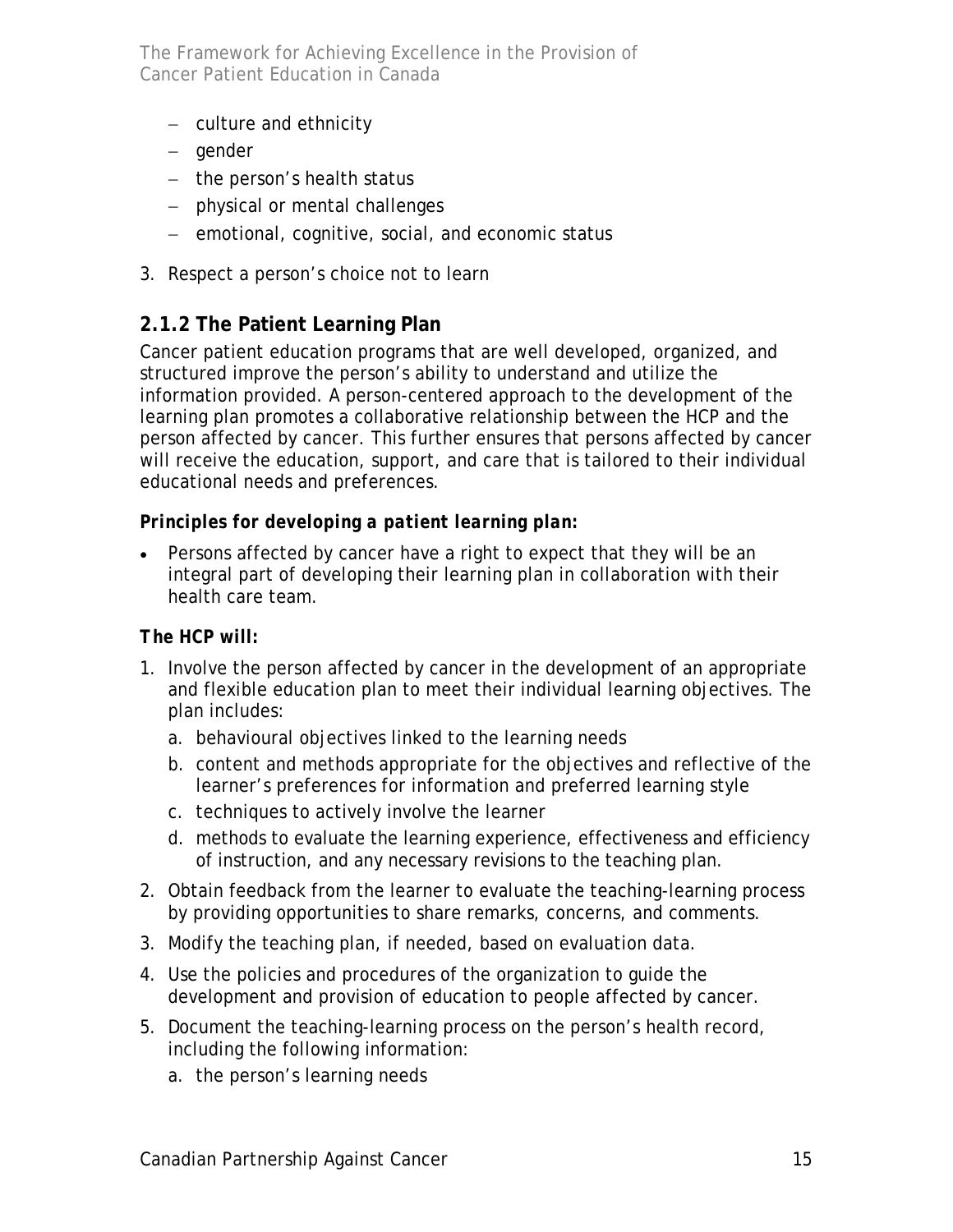- <span id="page-15-0"></span>b. prior knowledge, level of understanding, and preferences for information
- c. learning objectives
- d. teaching plan and outcomes
- e. contact information for questions or concerns.

## **2.1.3 Delivery of Cancer Patient Education**

Teaching strategies are the methods used to deliver patient education curricula. They should enhance the capacity of the patient to obtain, retain, and apply knowledge and skills. The literature demonstrates that a combination of teaching methods has been shown to be the most effective in delivering education to persons affected by cancer.

### *Principles for tailoring cancer patient education to the unique learner:*

• Persons affected by cancer are entitled to receive cancer education tailored to their needs and provided by knowledgeable and skilled health care providers.

#### *The HCP will use:*

-

- 1. Teaching methods that best fit with the learning style of the person based on consideration of age, gender, socio-economic status, sexual orientation, cultural background, language, and the person's current health status and prognosis
- 2. Education interventions early in the person's cancer journey to promote their involvement in decision making processes
- 3. Educational content that is accurate, current, and credible (based on evidence, research, and best practice)
- 4. Resources and materials written in plain language (simple, clear, direct and uses common words) with an appropriate reading level (grade 8 for the general public<sup>[2](#page-15-1)</sup>)
- 5. Standardized education materials (for example, pamphlets, computer software, decision aids) which have been developed and approved by the respective organization prior to implementation
- 6. Ensure availability and timely access to educational materials and resources to meet the needs of a diverse population, reflecting culture and ethnicity, gender, and physical or mental challenges
- 7. Additional personnel resources to support the learning (for example, interpreters, librarians)

<span id="page-15-1"></span> $2$  Even though research indicates that a grade 4 to 5 reading level is most understandable, many cancer educators consider a grade 8 reading level to be a more realistic target with the use of standard cancer terminology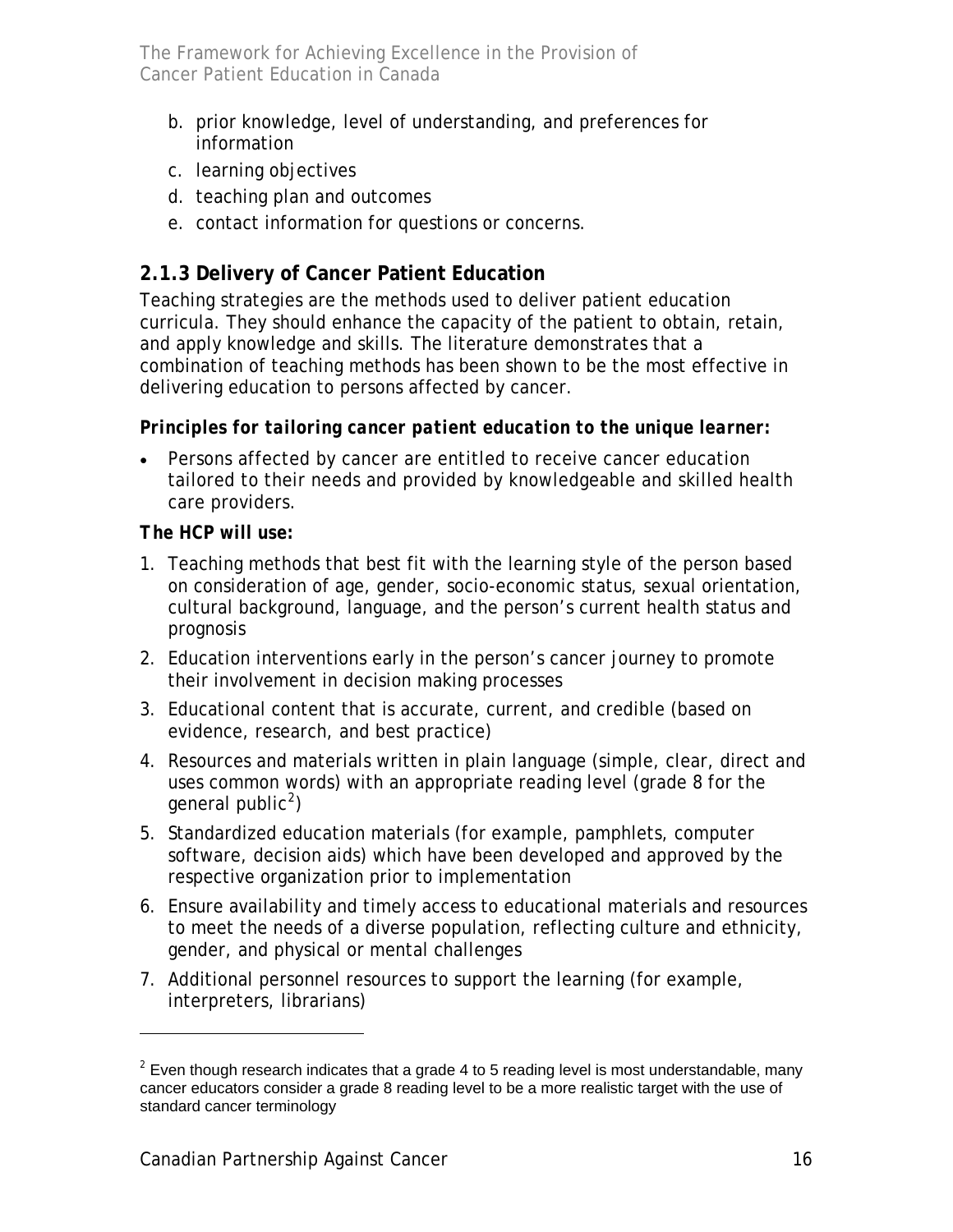### <span id="page-16-0"></span>*In addition, the HCP will ensure the person's environment is conducive to learning by:*

- 1. To the extent possible, providing adequate, private and comfortable space within the organization to accommodate individual or group education services
- 2. Making audiovisual and technical support available (for example, printing and graphic support and audiovisual equipment)
- 3. Ensuring that resources are available in the organization or in the person's home environment (if that is the preference), in order to support selfdirected learning. Examples are: patient education library, resource centre, access to websites such as the Canadian Cancer Society, [www.cancer.ca](http://www.cancer.ca/).

## **2.1.4 Evaluation of Cancer Patient Education**

Cancer patient education is an interactive learning relationship between the HCP and the person affected by cancer (the learner), and as such, the teachinglearning processes must be evaluated. The ongoing monitoring of the teachinglearning process through the use of performance and outcome indicators will provide data about its effectiveness and efficiency. Optimal education programs are evidence-based and include mechanisms to improve services and ensure responsiveness to the patient's changing information needs.

Key indicators of the immediate effect or impact of the cancer education intervention include:

- Satisfaction of persons affected by cancer
- Effectiveness of person-centered education as evidenced in
	- − Behavioural and/or attitudinal change
	- − Level of knowledge and skills
- Perception of persons affected by cancer regarding quality of life/health outcomes

### *Principles for the evaluation of cancer patient education:*

- Persons affected by cancer can expect that teaching-learning interventions will be closely monitored to ascertain quality cancer education that meets their individual needs. Recognizing the limitations of time and resources in all organizations, the following processes can be put in place progressively over a period of time.
	- 1. The cancer patient education quality/performance improvement process will be integrated with the organization's quality/performance improvement program.
	- 2. The evaluation process will provide a mechanism for continuous feedback from the people affected by cancer.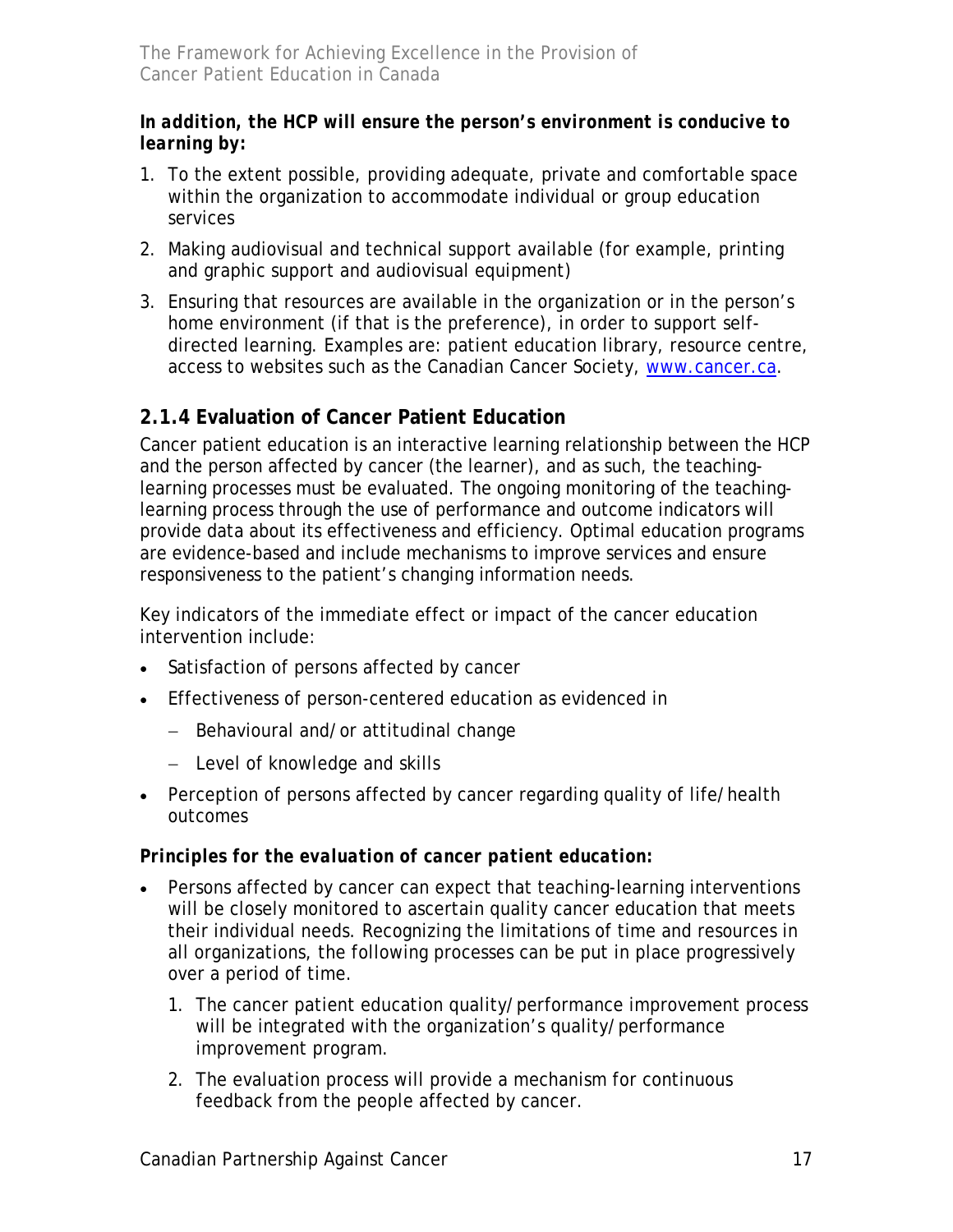- <span id="page-17-0"></span>3. The results from monitoring and improvement activities will be used to revise patient education systems, processes, and services.
- 4. A process will be in place to evaluate and approve new education services/ resources prior to implementation.
- 5. The education services/resources/materials will be evaluated by HCP providers regularly using a variety of methods (for example, focus groups and pre-post tests) and modified based on results from the evaluation process.
- 6. The evaluation instruments will be developed to measure learning outcomes.
- 7. The HCP will have the necessary competencies and have access to/use of current literature/research to guide their practice.
- 8. The teaching-learning process will be guided by written policies and procedures.

### **2.1.5 Development of Health Care Provider Competencies**

To effectively carry out cancer patient education, the HCP should possess the competencies necessary to achieve the expected performance criteria relevant to the professional standards of the specific provider. Levels of expertise, knowledge, and skills will vary amongst the various HCP. Educational programs and/or continuing education opportunities should therefore be tailored to the needs of the different types of HCP who are engaged in cancer patient education. Organizations should provide learning opportunities that are likely to positively influence HCP attitudes and behaviours [4, 6, 20].

### *Principles for developing competencies of HCP:*

• Persons affected by cancer are entitled to education by health care providers who are competent in the provision of person-centered cancer education.

#### **Educational programs for HCP who provide cancer education should:**

- 1. review the roles and responsibilities of team members who provide cancer patient education services
- 2. promote interprofessional collaboration (i.e. with agencies and communities and among different care providers) across the cancer continuum
- 3. review communication strategies among team members
- 4. create professional associations to support HCP in their learning (e.g., the Cancer Patient Education Network)

Programs must educate HCP as to:

5. the patient education resources available to them, and methods of finding further resources as needed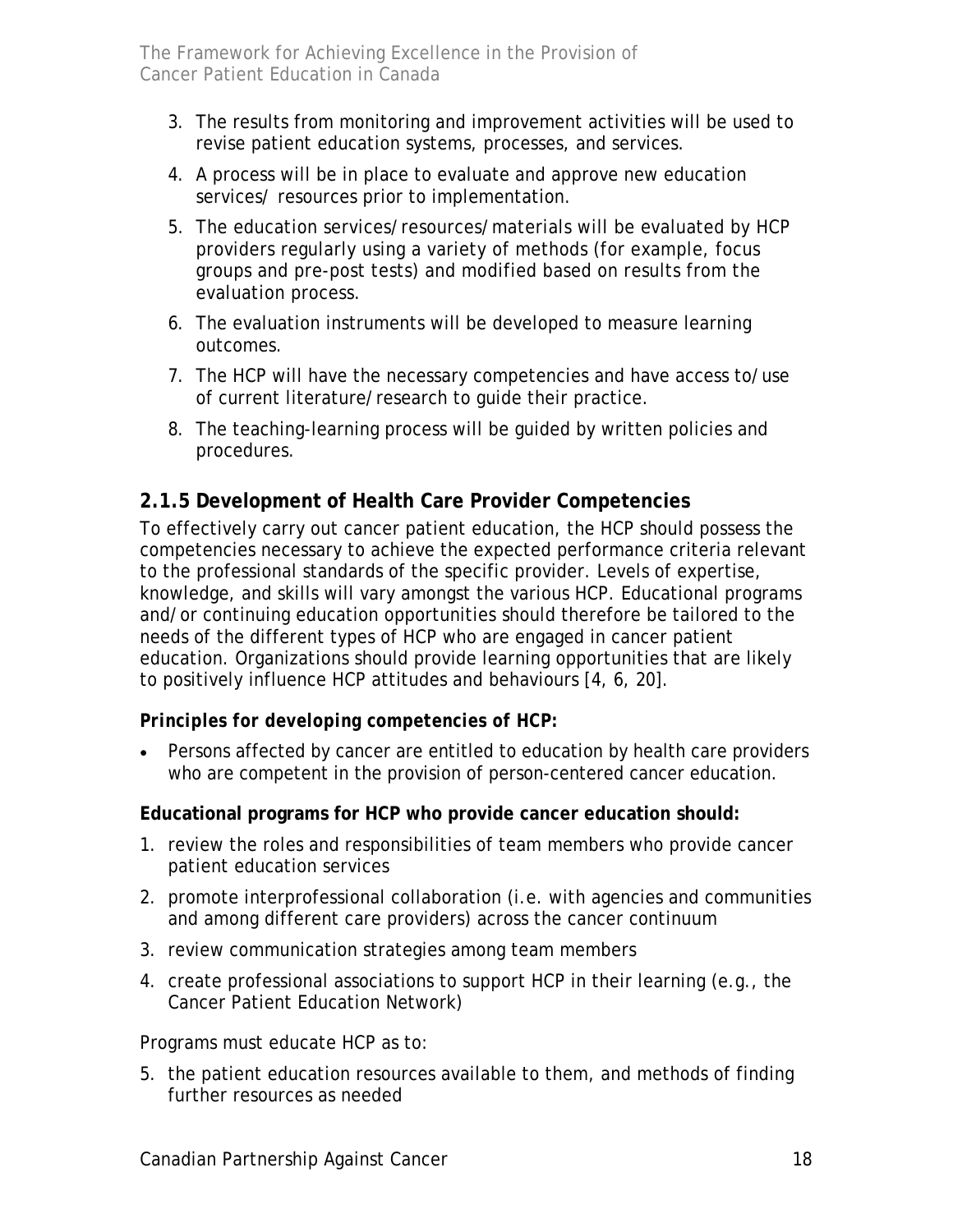- <span id="page-18-0"></span>6. social issues and inequalities, such as poverty, socio-economic disparities, racism, cultural differences, literacy, gender discrimination, homophobia, and ablism
- 7. the theoretical principles of adult learning and how to apply them, i.e. problem-centred learning, relating materials to patient's experience, selecting teaching methods to fit different learning styles
- 8. different methods of teaching, i.e. lecture, small group discussion, personal reflection
- 9. the basic principles of counselling, i.e. empathic communication, active listening

## **III. Establishing Comprehensive Cancer Patient Education Services**

The previous section presented the Conceptual Model for Cancer Patient Education and described its underlying principles.

This section focuses on how to **establish an organizational infrastructure to promote and sustain quality cancer patient education in Canada**. **It provides guidance to health care managers, administrators, and those in senior positions in the development of a formal cancer patient education program**. It is recognized that special consideration may be needed when promoting and sustaining quality cancer patient education for First Nations, Aboriginals, Métis and Inuit communities because of the complexities in jurisdictional health care delivery.

## **3.0 Background**

The National Cancer Institute's (NCI) Cancer Patient Education Network (CPEN) was established in 1988 by the Institute's Patient Education Branch with the aim of improving the delivery, management, and overall quality of patient education services in NCI-sponsored cancer centres in the United States. CPEN Canada was formed in 2002 to similarly support cancer patient educators across Canada. These Networks have become leaders in the delivery of cancer patient education. In 2005, CPEN took steps to establish itself as an independent professional organization; it is now separate from, but maintains a collaborative partnership with, NCI. Following this separation, CPEN Canada became the first international chapter of CPEN; it is open to all cancer patient educators across the United States and Canada.

In 1993, NCI CPEN developed a set of guidelines to promote excellence in patient and family education. To avoid duplication and to capitalize on existing work, the Cancer Care Ontario Patient Education Program used these guidelines as the basis for a comprehensive patient education framework for Ontario. This document has been adapted for this section of The Cancer Patient Education Framework.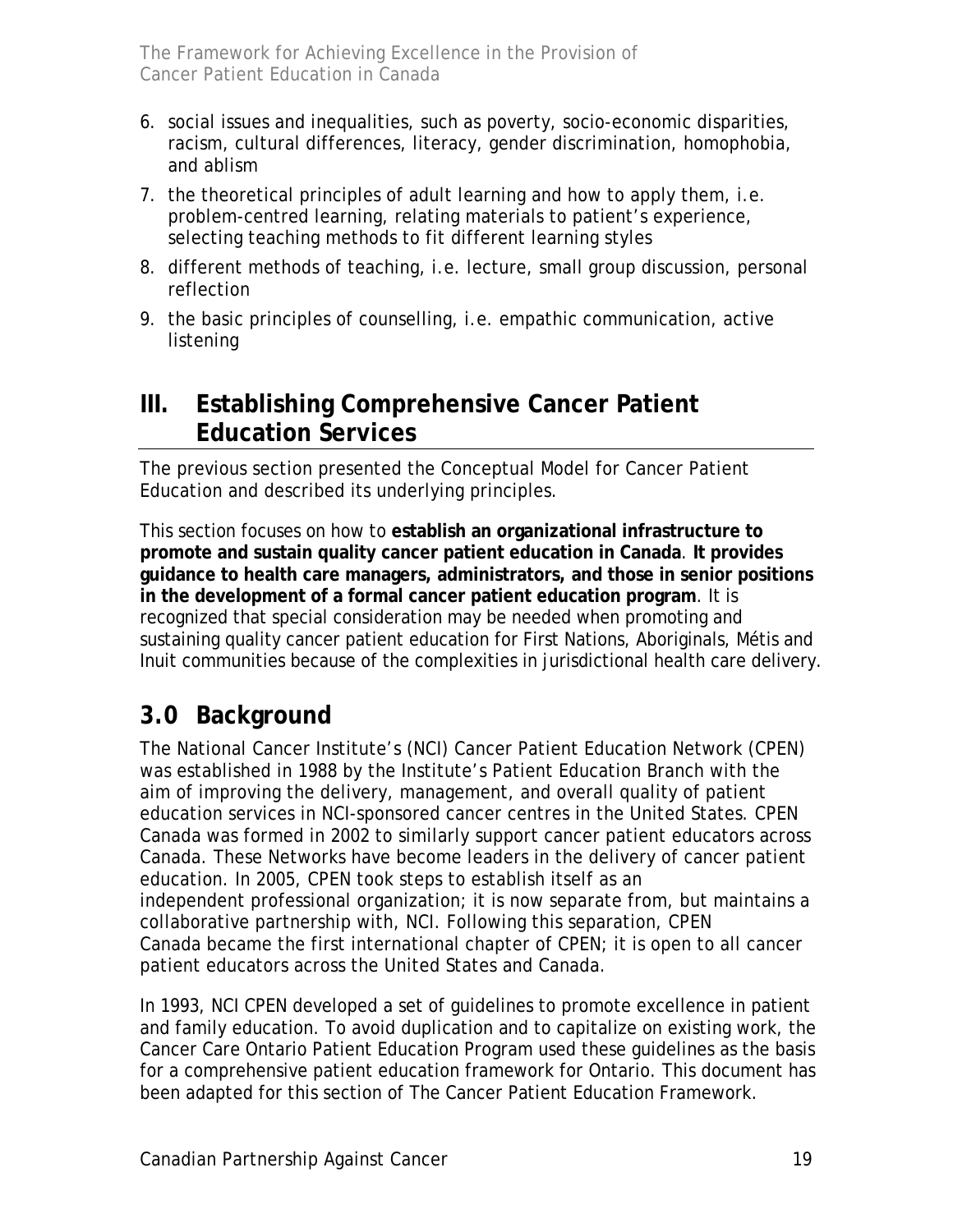## <span id="page-19-0"></span>**3.1 Key Enablers**

Key enablers are the **foundational elements** essential to a **comprehensive cancer patient education program (CPEP).** These key elements help to ensure the effectiveness and sustainability of quality cancer patient education; as such, they have been added to the Conceptual Model for Cancer Patient Education in the diagram below. The key enablers are subsequently described.

#### **Figure 3: Conceptual Model for a Comprehensive Cancer Patient Education Program (CPEP)**

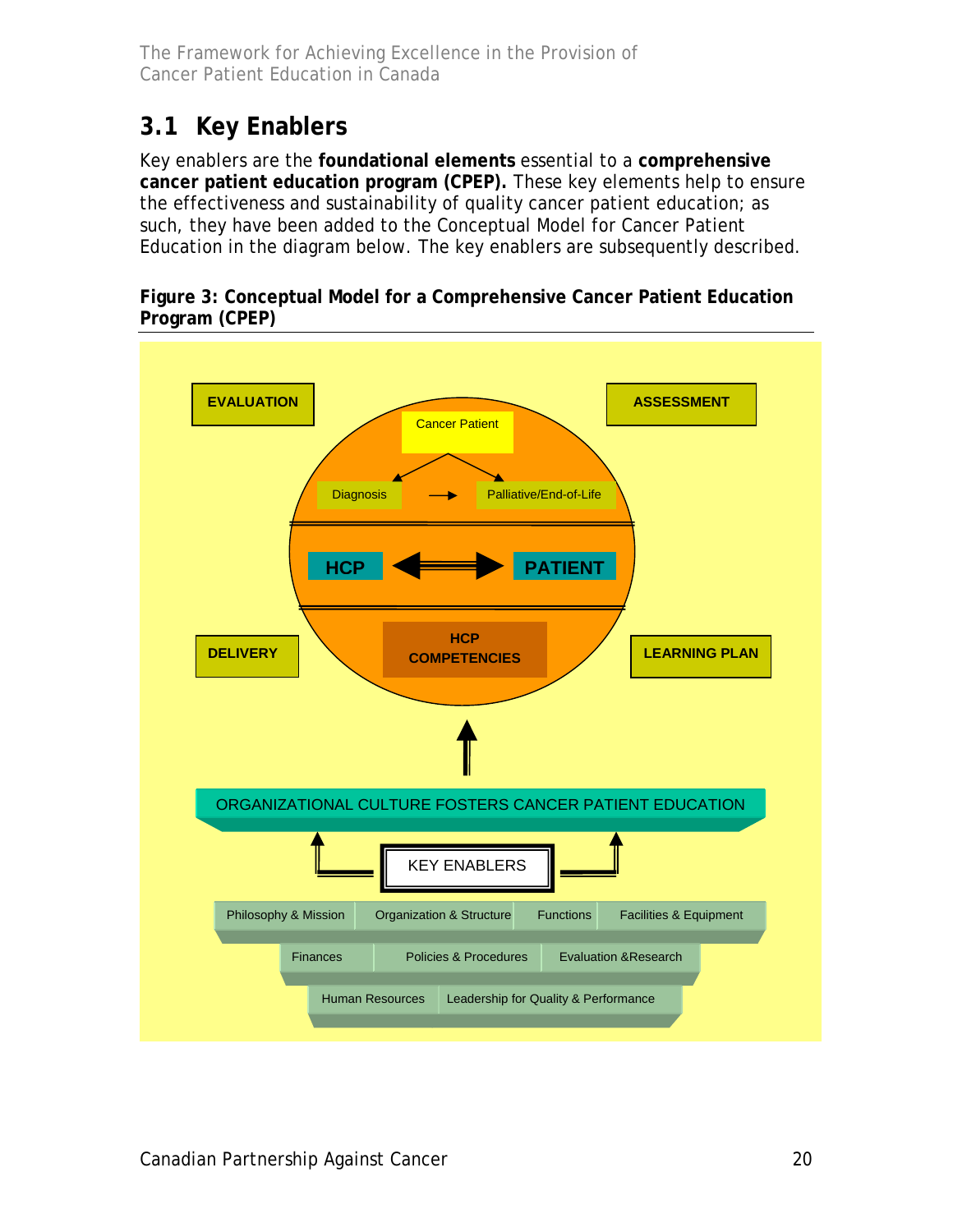## <span id="page-20-0"></span>**3.1.1 Philosophy and Mission**

The mission statement defines a direction for CPEP and the essential objectives to be accomplished. The philosophy statement establishes the basic premises of patient education. This long-range plan provides the CPEP with a focus and outlines its goals and strategies. The mission and philosophy statements and the long-range plan all should align with the overall goals of the cancer program.

### *Principles on which to base the philosophy and mission of a CPEP:*

- 1. The philosophy statement reflects the beliefs about and the value assigned to person-centered education. This statement clarifies the values and beliefs about:
	- a. The role that person-centered education plays as an intervention for achieving the cancer program's goals.
	- b. The use of person-centered education principles and practices such as:
		- i. Persons affected by cancer and their caregivers have a right to appropriate cancer research and treatment information.
		- ii. Healthcare providers play an important role in person-centered health care and decision making.
		- iii. The religious, social, and cultural practices of persons affected by cancer are respected and the needs of special populations are addressed (Aboriginal, immigrant, seniors, children, etc).
		- iv. Every health care provider is an educator.
		- v. Interdisciplinary collaboration is a vital component of the personcentered education process.
- 2. The mission statement defines and limits the scope of the services provided. Specifically, it indicates what the CPEP does for the cancer program and describes the relationship between the CPEP and its constituencies.
- 3. The statements provide guidance in decision making and in all areas of practice related to person-centered education.
- 4. The statements align with the strategic goals of the cancer program.
- 5. The statements are evaluated by the larger community and reviewed routinely.
- 6. The long-range plan includes the following:
	- a. Mission;
	- b. Assessment of internal and external environment;
	- c. Assessment of program strengths and weaknesses;
	- d. Identification of program goals, objectives and strategies;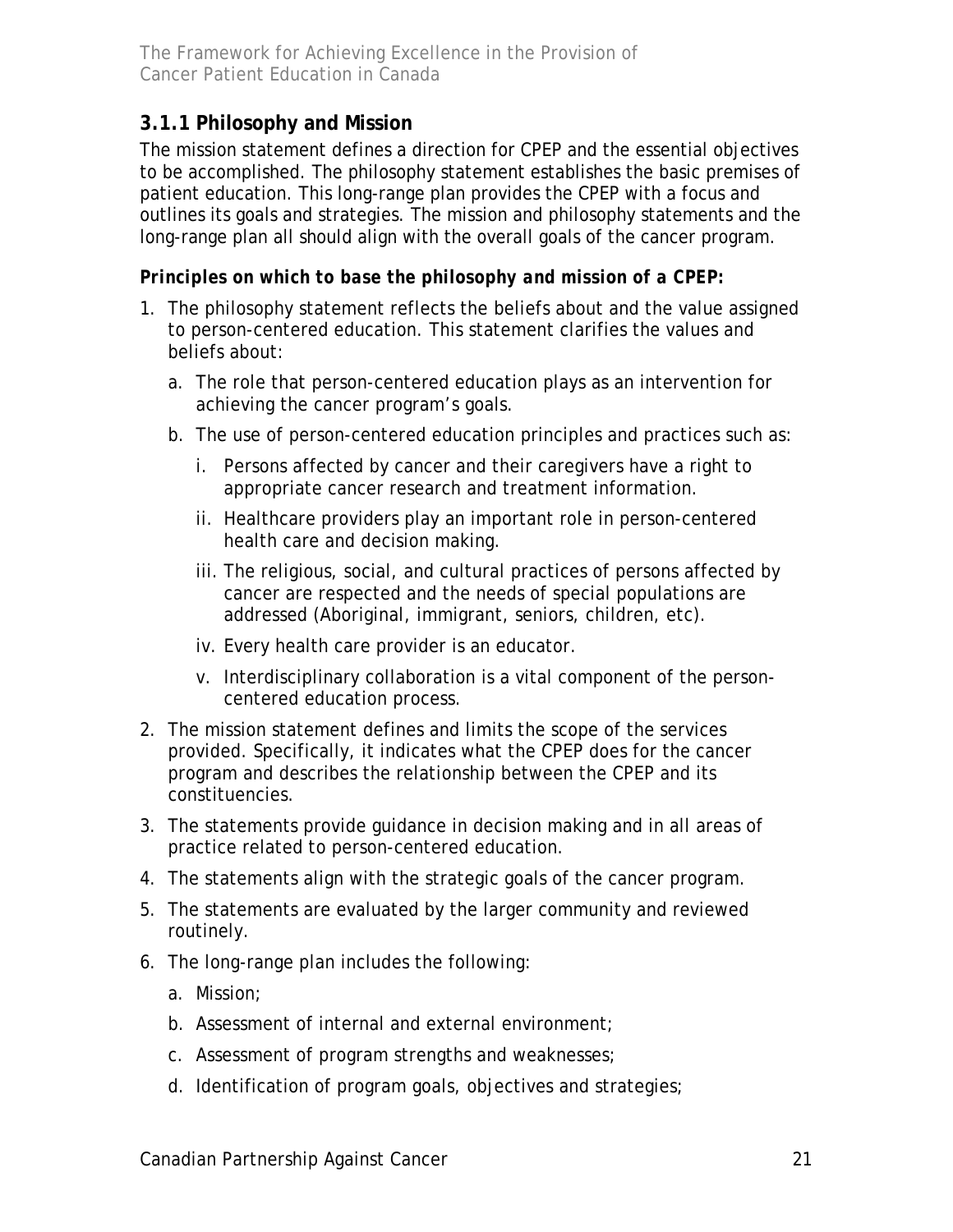- <span id="page-21-0"></span>e. Identification of the gap between what exists now and the program goals;
- f. Action steps to move toward the program goals, including the periodic evaluation of effectiveness and outcomes.
- 7. The long-range plan receives input from the appropriate interdisciplinary team members.

## **3.1.2 Organization and Structure**

It is important that administrators and/or managers be centrally involved in creating an organizational culture and infrastructure that prioritizes and supports excellence in person-centered cancer education. Even though these individuals are not directly involved in teaching persons affected by cancer, they are instrumental in promoting the person-centered approach and ensuring that the values, beliefs, and goals of the cancer education program reflect those of the organization. Their commitment is essential to obtaining adequate resources and ensuring that cancer patient education is integrated, where appropriate, in performance improvement throughout the organization.

### *Principles for the organization and structure of a CPEP:*

- 1. The cancer program ensures there is clarity regarding roles, authority, responsibility, and accountability for the development, implementation, administration, coordination, and evaluation of the CPEP activities.
- 2. There is a written description of the organization and structure of the CPEP, the roles and functions of those leading the CPEP, and the collaborative relationships between the CPEP and the various interprofessional components of the cancer program.
- 3. The leadership of the CPEP has access to expert clinical staff who may be called upon to implement education programs, services, and activities.
- 4. The CPEP staff applies appropriate teaching-learning theories to support the development, implementation and evaluation of cancer patient education.

## **3.1.3 Functions**

Interprofessional collaboration is an important component of a CPEP. While providing leadership, the CPEP staff promote person-centered education competencies in collaboration with clinical staff across the cancer program, persons affected by cancer and other stakeholders as may be appropriate.

### *Principles for providing leadership of a CPEP:*

1. The CPEP clearly defines its scope of services, identifies its customers (patients, families, significant other and other stakeholders), functions, and activities.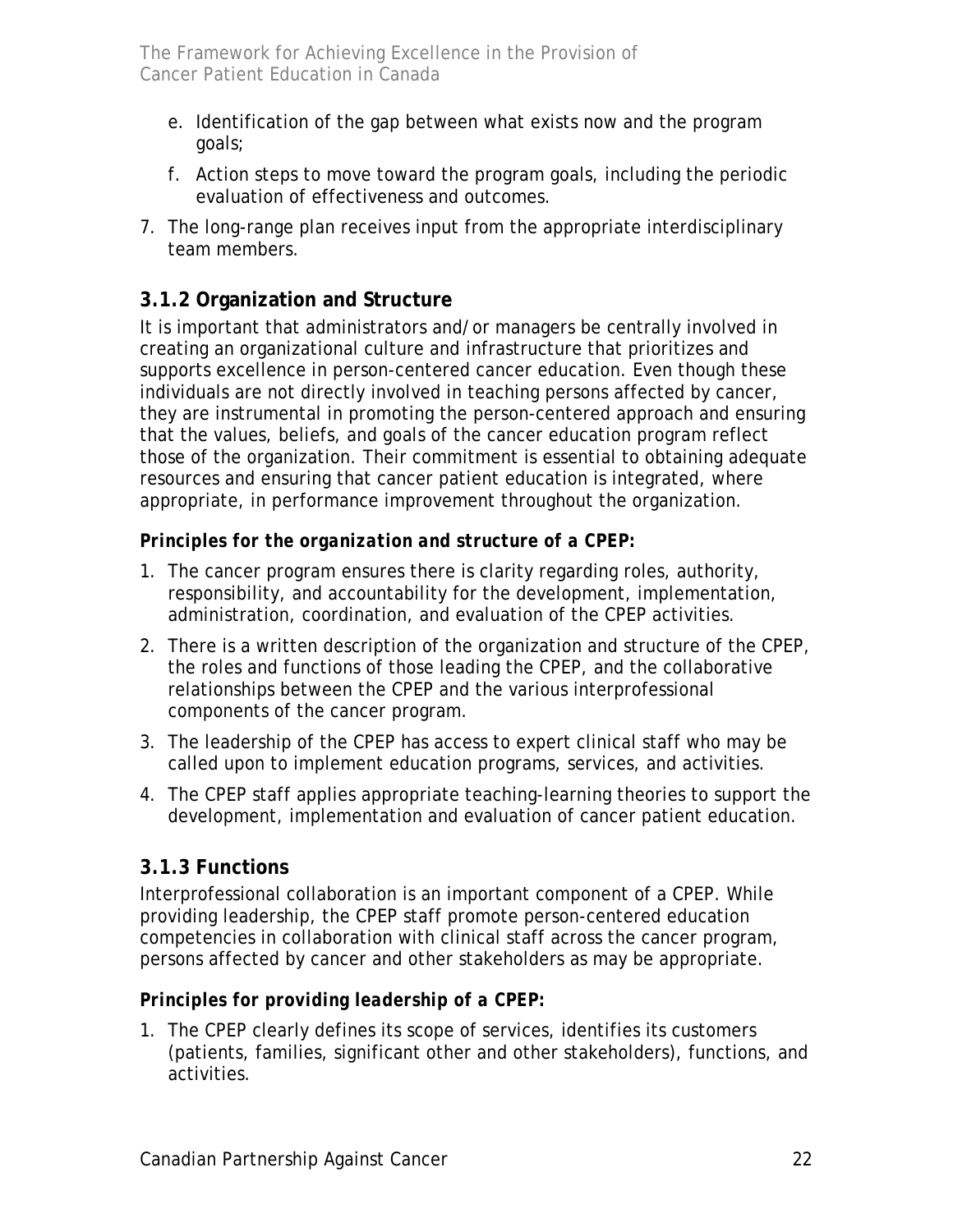- <span id="page-22-0"></span>2. The CPEP staff is involved on committees, task forces, and projects to ensure that education needs of persons affected by cancer are reflected in the broader mission of the cancer program.
- 3. The CPEP staff make use of existing person-centered cancer education activities and resources in hospitals, institutions, and provincial cancer programs, as well as those in community-based organizations (for example, Canadian Cancer Society, Willow Breast Cancer Support Canada, Wellspring).

### **3.1.4 Facilities, Equipment, and Resources**

A CPEP requires adequate facilities that are conducive to learning and resources that support person-centered cancer patient education.

### *Principles for supporting a CPEP in achieving its mission:*

• A library and/or current reference materials are available for the development of educational activities and research by the CPEP staff.

The CPEP staff has regular access to appropriate technologies for data management, electronic communication, and distribution of information within the cancer program, and can access emerging technologies as required.

### **3.1.5 Finances**

Allocated financial support is necessary to support an effective CPEP. Expenses might include:

- human resources clinical, educator, librarian administration salaries, etc. and allocated time for education
- staff training and professional development
- libraries
- patient education resources (books, pamphlets, etc.)
- computers, hardware and software
- access to internet and databases
- subscriptions to health journals

#### *Principles to ensure appropriate financing of a CPEP:*

• The CPEP is a line item in the budget of the cancer program/organization.

### **3.1.6 Policies and Procedures**

Policies serve as a guide for decision making by outlining positions, goals, and a general course of action. Procedures define the specific steps for carrying out policies and responsibilities and relate to the tasks involved in daily operations.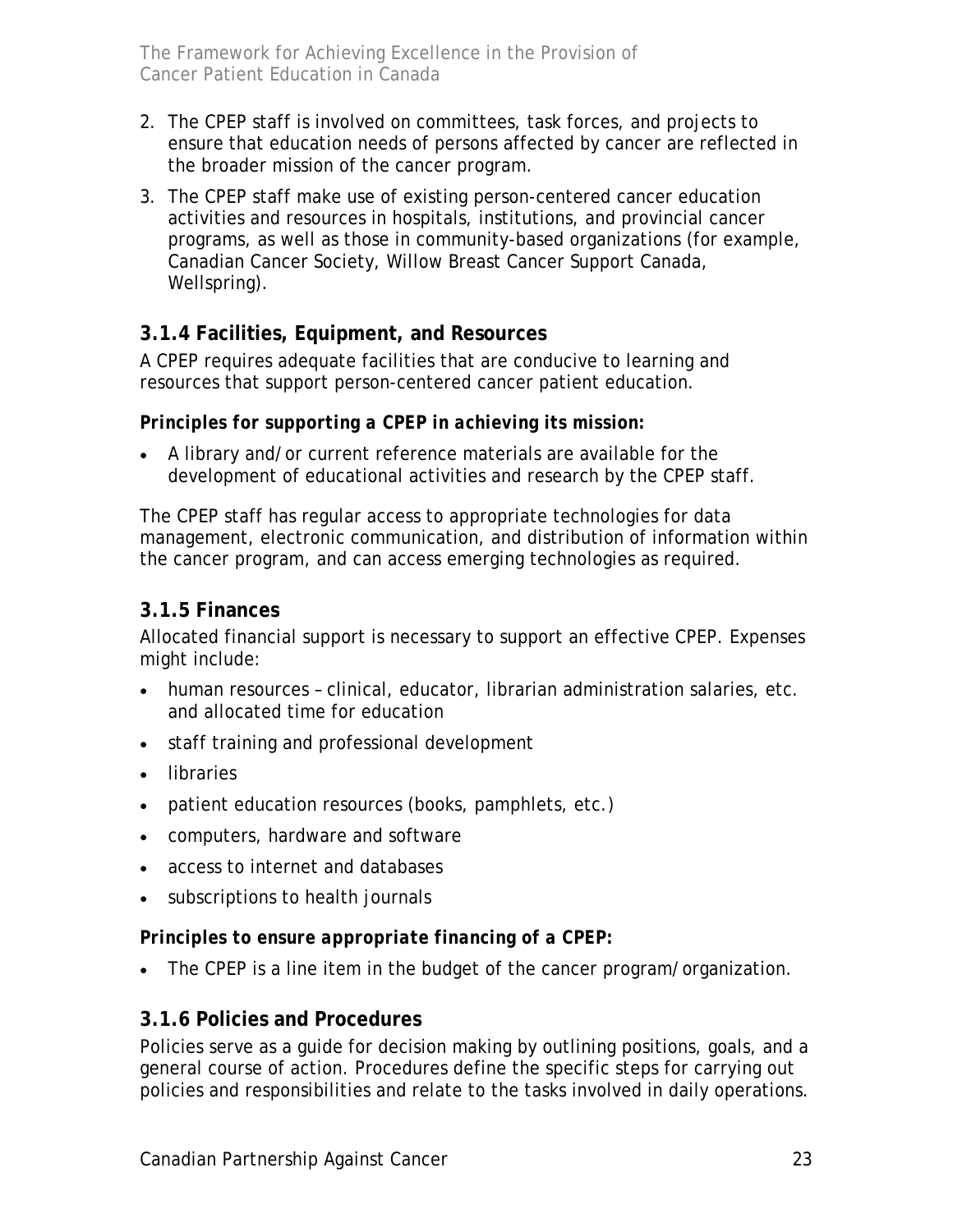<span id="page-23-0"></span>Specific policies and procedures provide evidence of professional performance for accrediting bodies.

### *Principles for the development of policies and procedures for a CPEP:*

- 1. Policies and procedures are written and easily accessible in print and electronic format. They encompass interdisciplinary responsibilities for the development and provision of person-centered cancer patient education.
- 2. Policies and procedures are communicated to staff, departments, and units in the cancer program/organization.
- 3. Processes are in place to ensure that:
	- a. Evaluation of cancer education resources is performed prior to approval and distribution to assess the accuracy and applicability of cancer information.
	- b. Mechanisms exist for the development and approval of cancer education materials, including education materials external to the organization.
	- c. The processes for purchasing equipment/materials are clearly delineated.
	- d. Staff and volunteers competencies and education are verified.
	- e. Resources are in place to operate cancer education resource centres, archives or libraries.
	- f. An effective approach to quality and performance improvement is applied in the organization.
- 4. Policies and procedures are reviewed annually and revised as necessary.
- 5. Records of programs and services are maintained.

## **3.1.7 Leadership for Quality and Performance Improvement**

Quality/performance improvement is an integral, ongoing, and systematic process to ensure excellence in person-centered cancer education. Although quality improvement is an integral part of everyone's work, the CPEP staff assume a leadership role in designing and improving the cancer education function.

#### *Principles to ensure quality/performance improvement of cancer patient education services within a CPEP:*

- 1. CPEP staff participates in developing the organization's quality/performance improvement structure related to cancer patient education.
- 2. CPEP staff serve as expert cancer education leaders/mentors to health care providers responsible for the education of persons affected by cancer and to other stakeholder groups such as CPEN Canada with regard to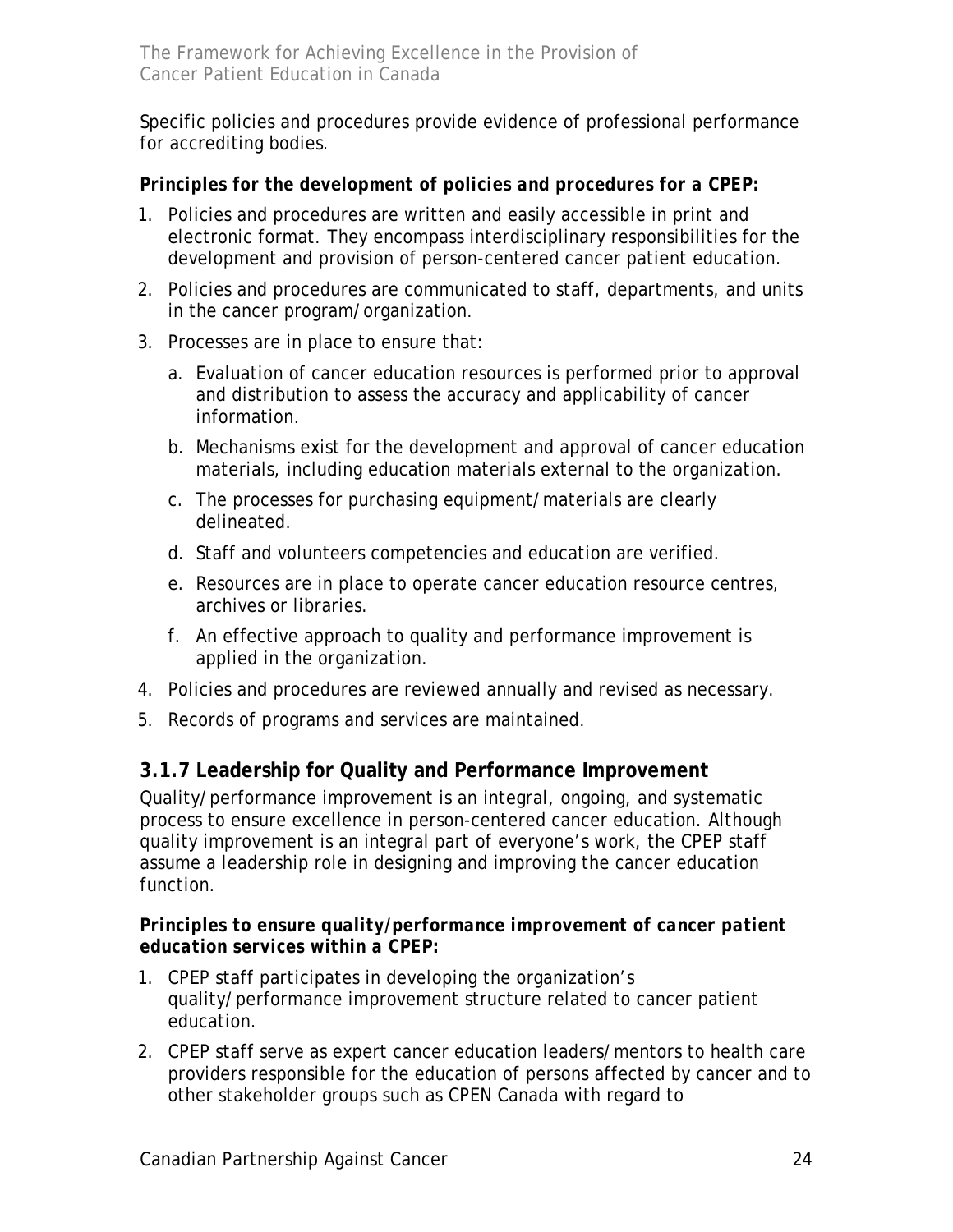<span id="page-24-0"></span>program/resources development, planning, implementation, and evaluation.

3. CPEP staff is encouraged to join a professional organization such as CPEN Canada with the aim of offering and receiving ongoing collegial mentoring and professional development in areas such as program/resources development, planning, implementation, and evaluation.

### **3.1.8 Evaluation and Research**

CPEP staff should look for innovative ways to improve teaching strategies, program planning, and development. Through research and evaluation, CPEP staff will facilitate the implementation of best practices in person-centered cancer education.

Further, program evaluation will produce data which may be used in future planning and/or to improve the current programs. As a first step in the evaluation process, a process or formative evaluation will be beneficial for decision makers. Data collection and analysis of key findings will enable CPEP staff to determine how well the cancer education program is working. Key indicators to consider may be:

- number and type of promotional strategies for increasing the awareness of CPEP
- number and type of policies and procedures developed
- number of CPEP staff involved in research activities
- number and type of educational activities available to CPEP staff
- type/nature of support provided by stakeholders (persons affected by cancer, physicians, nurses, social workers, etc.)
- number and type of educational resources/programs accessed by persons affected by cancer

#### *Principles to ensure evaluation and research activities within a CPEP:*

- 1. CPEP has an internal channel for distributing research literature to staff members.
- 2. CPEP staff members facilitate the change of practices based on data from evaluations and literature reviews of field research.
- 3. CPEP staff is encouraged to develop knowledge and skills in the evaluation process, systematic problem solving, and research activities.
- 4. CPEP staff participates in the cancer program's evaluation processes and research activities.
- 5. The CPEP has a list of research questions that would improve the function of the CPEP, the cancer program, or the practice of patient education.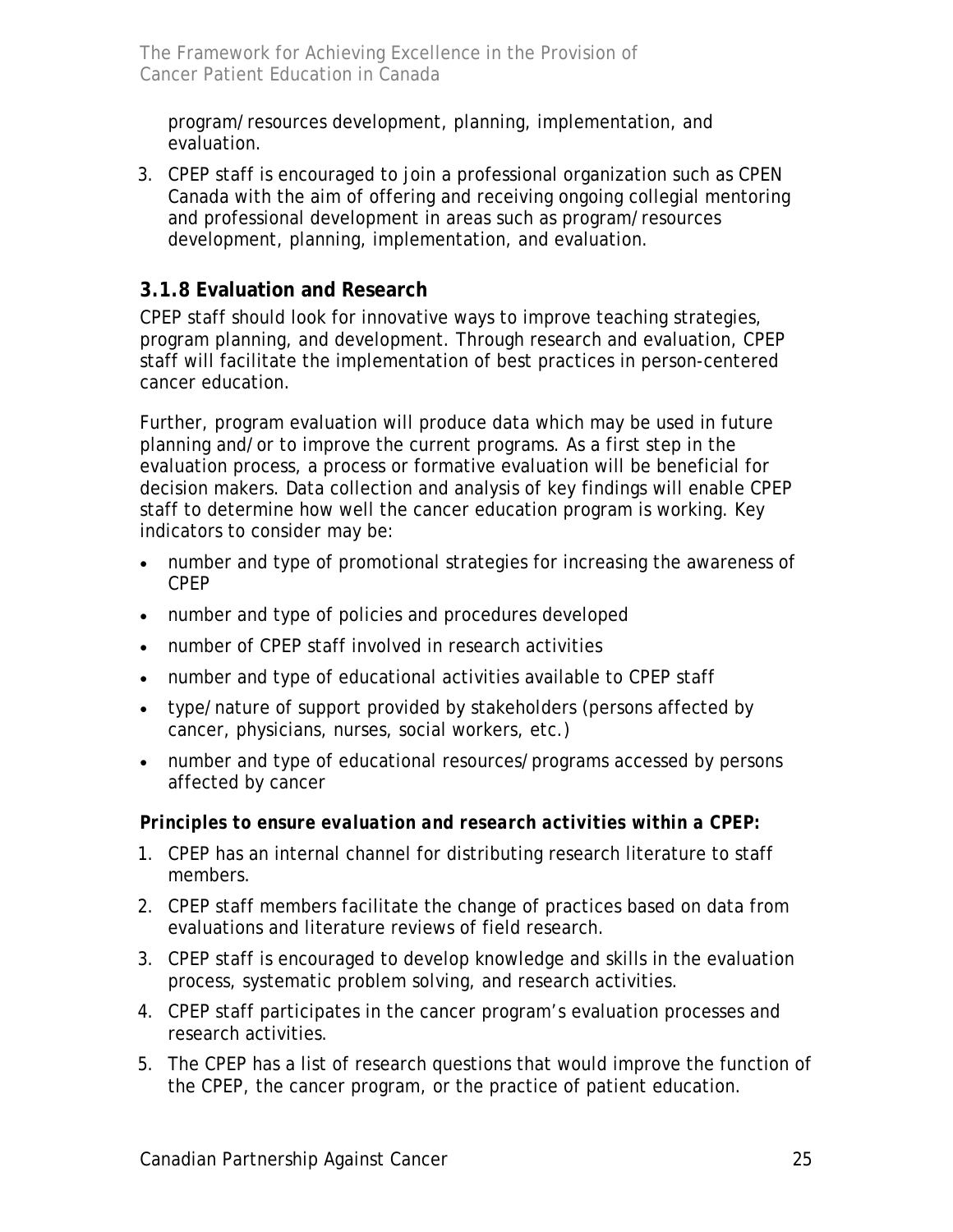- <span id="page-25-0"></span>6. CPEP staff members use evaluation and research data to prepare a proposal or to justify an intervention.
- 7. CPEP staff members use practice-based situations to design a research study.
- 8. CPEP staff members conduct investigations using standard research protocols and evaluations to determine the effectiveness of an intervention.

## **3.1.9 Professional Development**

The purpose of professional development for CPEP staff is to expand the knowledge base, to enhance education competencies and to keep abreast of the current trends in cancer patient education.

### *Principles to ensure professional development for CPEP:*

- 1. The CPEP staff has a minimum of a bachelor's degree in education, social work, nursing, healthcare administration, health education, or a related field, such as library sciences.
- 2. New personnel in the CPEP receive an orientation of sufficient duration and content to prepare them for their respective roles in an oncology environment.
- 3. CPEP staff regularly participate in continuing education and in-service programs based on findings from the monitoring and evaluation of education services and processes, emerging technology, organizational need and changes occurring in the healthcare industry in general and in personcentered cancer patient education specifically.
- 4. CPEP staff participate in regular performance assessment and establishes goals for professional development in collaboration with their supervisors.
- 5. Relevant texts and journals are available to staff and a system exists so that staff can request or offer input into the purchase of reference material.
- 6. CPEP staff are encouraged to demonstrate professional responsibility by membership and active participation in professional organizations and by voluntary service in professional groups or community agencies.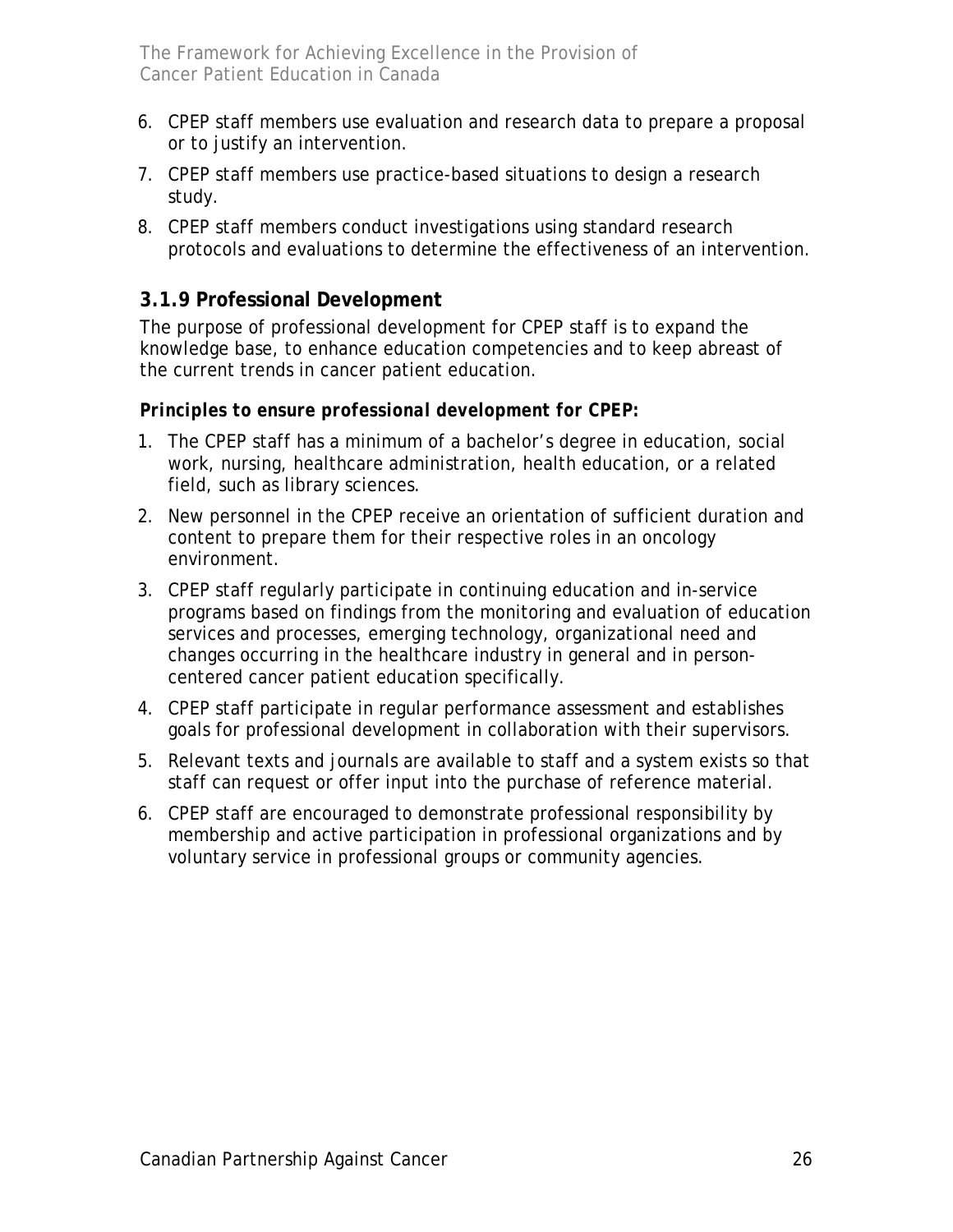## <span id="page-26-0"></span>**IV. Conclusion**

Cancer patient education is an integral component of care that is provided throughout the cancer experience. The evidence illustrates, however, that it is often overlooked, that patient needs are not well articulated, and that there is a lack of institutional commitment, leadership, and financial resources [1, 2, 3, ]. Further, it has been demonstrated that a patient's knowledge deficit can result in increased health expenditures, decreased quality outcomes, and patient dissatisfaction with care? [1].

At the present time, there are no national standards or guidelines that drive the cancer patient education agenda in Canada. *The Framework for Achieving Excellence in the Provision of Cancer Patient Education in Canada* was created to begin to address the need for a consistent and standardized approach to the delivery of cancer patient education. A conceptual model has been proposed and recommendations put forward to improve the delivery and quality of person-centered cancer education. For provincial or regional cancer centres who can embrace the development of a formal comprehensive patient education program within their existing cancer program, nine core elements are presented as the key enablers in ensuring a sustainable, comprehensive patient-centered education program.

The development of The Cancer Patient Education Framework is a first step towards achieving excellence in the provision of cancer patient education. Engagement from key stakeholders from across the country is required to disseminate The Cancer Patient Education Framework document and to begin to consider its implementation and its impact. Much time and energy, and many resources will be required in the coming years to mobilize decision makers, health care professionals, and volunteers who provide cancer education to persons affected by cancer. In the end, the persons affected by cancer will benefit most from these extraordinary efforts.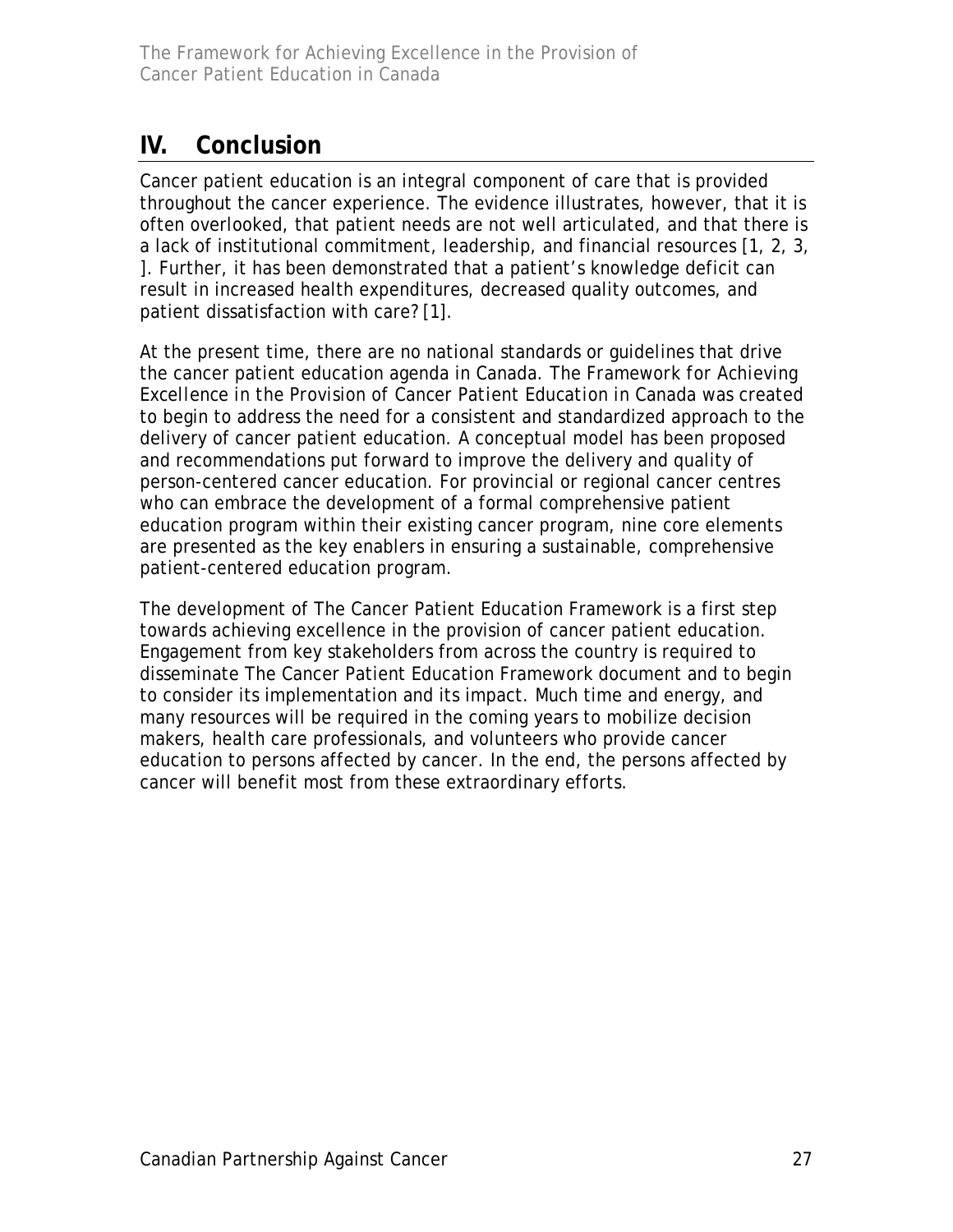## <span id="page-27-0"></span>**V. References**

- 1. Cancer Care Ontario Patient Education Program Committee and Cancer Care Ontario Program in Evidence-Based Care (August 2006). Establishing Comprehensive Cancer Patient Education Services: A Framework to Guide Ontario Cancer Education Services. **[www.cancercare.on.ca/common/pages/UserFile.aspx?fileId=14326](http://www.cancercare.on.ca/common/pages/UserFile.aspx?fileId=14326)**
- 1. Butow P, Devine R, Boyer M, Pendlebury S, Jackson M, Tattersall MH. (Nov 1 2004). Cancer consultation preparation package: changing patients but not physicians is not enough. Journal of Clinical Oncology. 22 (21):4401-9.
- 2. Cancer Care Nova Scotia, Nova Scotia Cancer Patient Education Committee CCNS (2008). Education Standards for People Affected by Cancer. **(***Draft document*—Contact: Anne Murray, Coordinator, Education & Patient Navigation Cancer Care Nova Scotia: **[Anne.Murray@ccns.nshealth.ca](mailto:Anne.Murray@ccns.nshealth.ca))**
- 3. Education Committee, Rebalance Focus Action Group, Canadian Strategy for Cancer Control (March 2007). National Psychosocial Oncology Education Framework. **[www.partnershipagainstcancer.ca/sites/default/files/journey/CSCC\\_C](http://www.partnershipagainstcancer.ca/sites/default/files/journey/CSCC_CJ_education_framework_0307_E.pdf) [J\\_education\\_framework\\_0307\\_E.pdf](http://www.partnershipagainstcancer.ca/sites/default/files/journey/CSCC_CJ_education_framework_0307_E.pdf)**
- 4. National Cancer Institute Cancer Patient Education Network (1999). Guidelines for Establishing Comprehensive Cancer Patient Education Services.

**[http://cancerpatienteducation.org/admin/resources/CpenGdInsForCaP](http://cancerpatienteducation.org/admin/resources/CpenGdInsForCaPtEdMay98.pdf) [tEdMay98.pdf](http://cancerpatienteducation.org/admin/resources/CpenGdInsForCaPtEdMay98.pdf)**

- 5. University Health Network (March 2003). Evidence Based Best Practice Guidelines for Delivering Patient Education Curriculum. Contact: Audrey Friedman, Provincial Head Patient Education, Cancer Care Ontario, Princess Margaret Hospital, University Health Network, **[Audrey.Friedman@uhn.on.ca](mailto:Audrey.Friedman@uhn.on.ca)**
- 6. WHO Working Group (1998). Therapeutic Patient Education: Continuing Education Programmes for Health Care Providers in the Field of Prevention of Chronic Diseases.
- 7. Jusko Friedman A, Jones J, Nyhof-Young J, Wiljer D, Catton P, (2005). Surveying the Landscape: The Status of Cancer Patient Education in Canada. Longwoods Review: February.
- 8. Whelan T, Sawka C, Levine M, Gafni A, Reyno L, Willan A, et al. (2003). Helping patients make informed choices: A randomized trial of a decision aid for adjuvant chemotherapy in lymph node-negative breast cancer. Journal of the National Cancer Institute Vol 95 (8) (pp 581-587), 2003 Date of publication: 16 APR 2003. 2003;(8):581-7.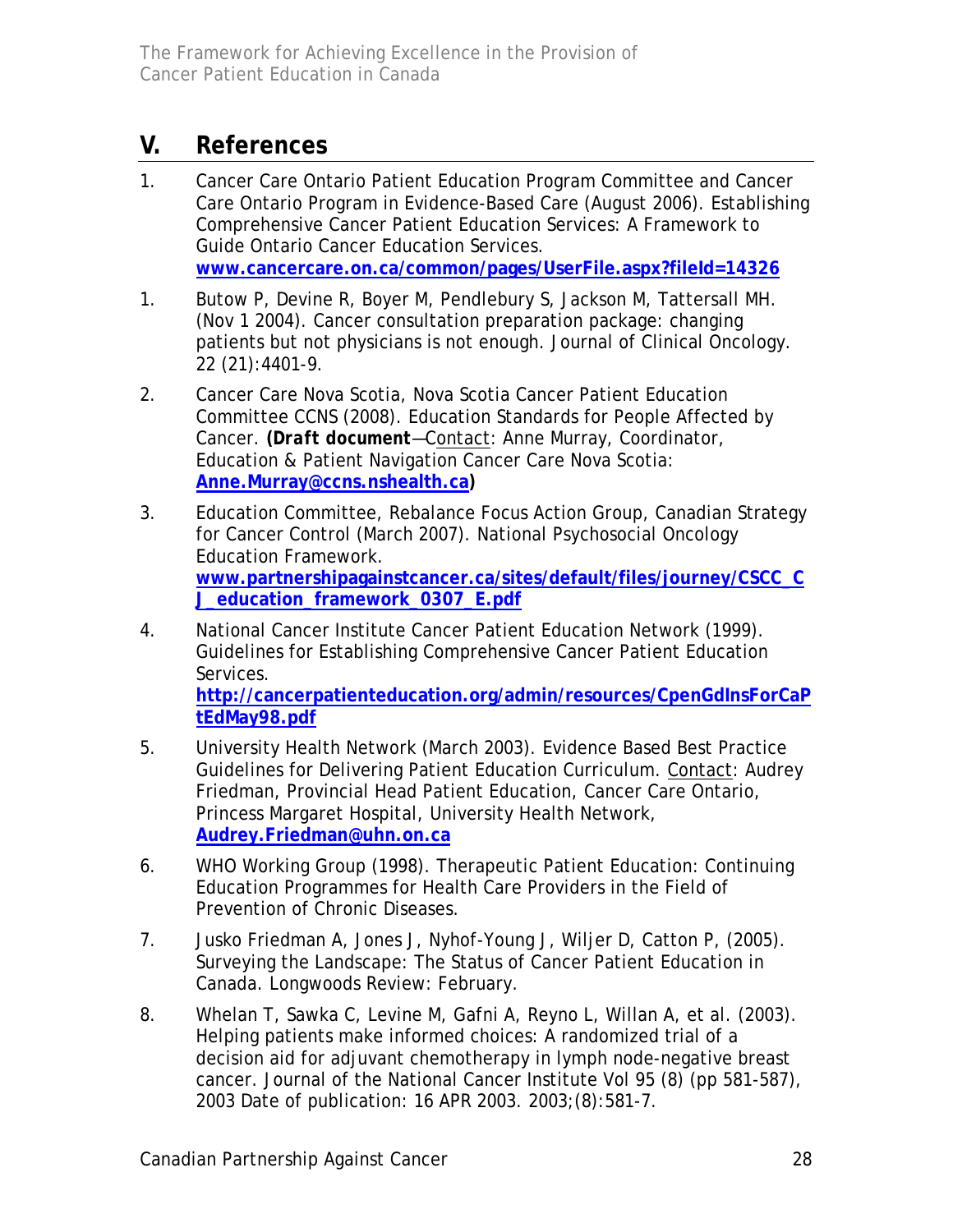- 9. Riemsma RP, Taal E, Kirwan JR, Rasker JJ. (2004). Systematic review of rheumatoid arthritis patient education. Arthritis Care & Research Vol 51 (6) (pp 1045-1059, 2004 Date of Publication: 15 DEC 2004. 2004; (6): 1045-59.
- 10. Stömberg A DUFB (2006). Computer-based education for patients with chronic heart failure. A randomized, controlled, multicentre trial of the effects on knowledge, compliance and quality of life. Patient Educ Couns. 64:128-35.
- 11. Stokamer C, Tenner CT, Chaudhuri J, Vazquez E, Bini E (2005). Randomized controlled trial of the impact of intensive patient education on compliance with fecal occult blood testing. Journal of General Internal Medicine. 20(3):278-82
- 12. Zernike W, Henderson A. (1998). Evaluation the effectiveness of two teaching strategies for patients diagnosed with hypertension. Journal of Clinical Nursing. Jan: 7(1)L37-44.
- 13. McPherson CJ, Higginson IJ, Hearn J. (2001). Effective methods of giving information in cancer: a systematic literature review of randomized controlled trials. [Review] [40refs]. Journal of Public Health Medicine. Sep; 23(3):227-34.
- 14. Houts PS, Doak CC, Loscalzo MJ. (2006). The role of pictures in improving health communication: a review of research on attention, comprehension, recall, and adherence. [Review] [46 refs]. Patient Education Counselling. May; 61(2):173-90.
- 15. Hutchison C, Cowan, C, MaMahon T, Paul J. (2007). A randomized controlled study of an audiovisual patient information intervention on informed consent and recruitment to cancer clinical trials. Br J Cancer. 97(6):705-11.
- 16. Lee A, Chui PT, Gin T. (2003).Educating patients about anaesthesia: A systematic review of randomized controlled trials of media-based interventions. Anaesthesia & Analgesia Vol 96(5) (pp 1424-1431), 2003 Date of Publication: 01 May 2003. 2003;(5):1424-31.
- 17. Yeh ML, Chen HH, Liu PH. (2005). Effects of multimedia with printed nursing guide in education on self-efficacy and functional activity and hospitalization in patients with hip replacement. Patient Education & Counselling. May:57(2):217-24.
- 18. Wilson SR. (1997). Individual versus group education: Is one better? Patient Education & Counselling Vol 32(SUPPL. 1) (pp S67-S75); (SUPPL. 1):S67-S75.
- 19. Patient Education. American Academy of Family Physicians. American Family Physician. 2000 Oct :62(7):1712-4.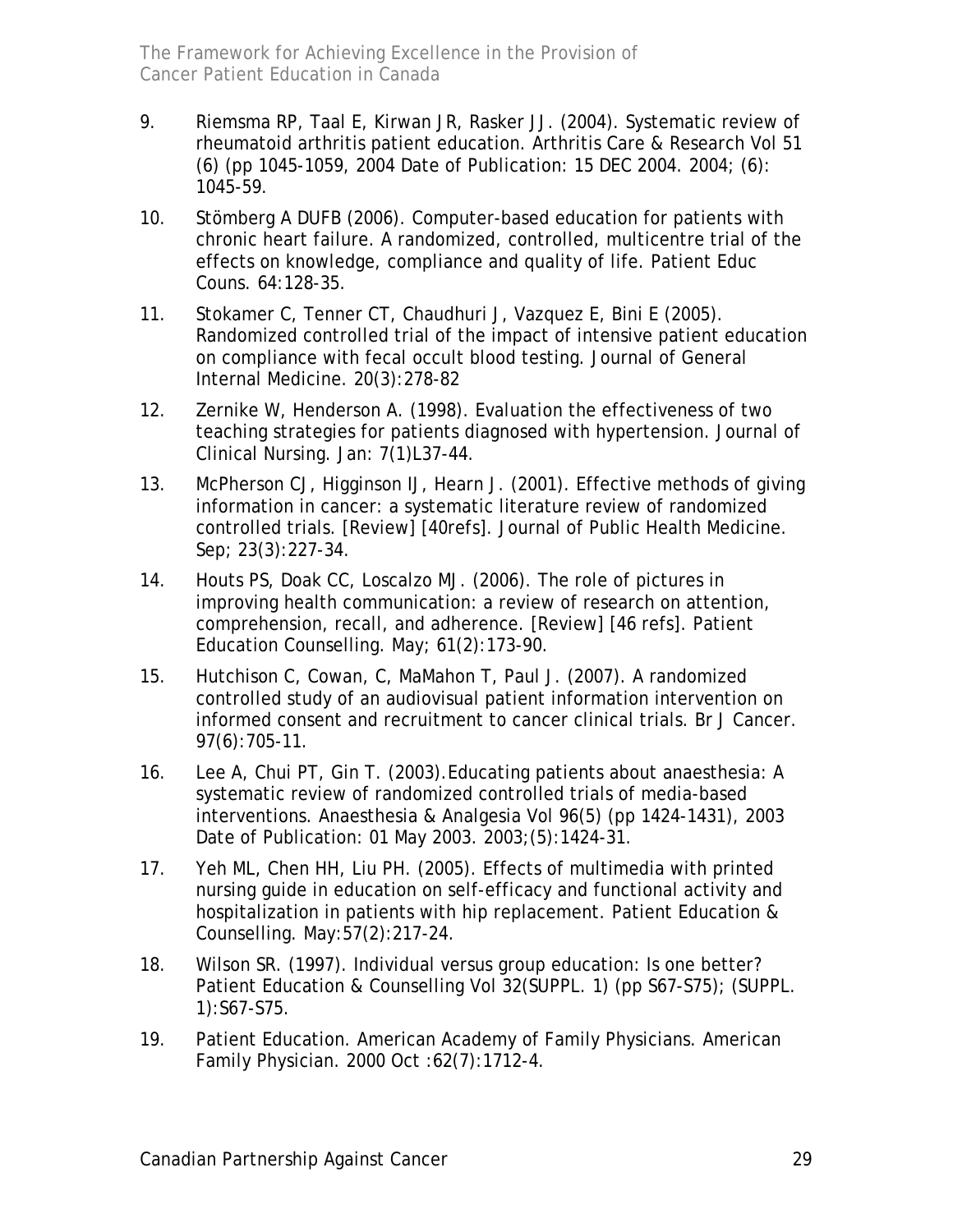- 20. Kennard L. (1993). Promoting effective use of print materials in patient education. In: Glioth BE, editor. Managing hospital-based patient education. Chicago: American Hospital Publishing.
- 21. Wyness MA. (1989). Devising standards of patient education. QRB Qual Rev Bull. 15:279-85.
- 22. Bartlett EE. (1995). Cost-benefit analysis of patient education. Patient Educ Couns. 26:87-91.
- 23. Canadian Cancer Society/National Cancer Institute of Canada: (2008). Canadian Cancer Statistics 2008, Toronto, Canada.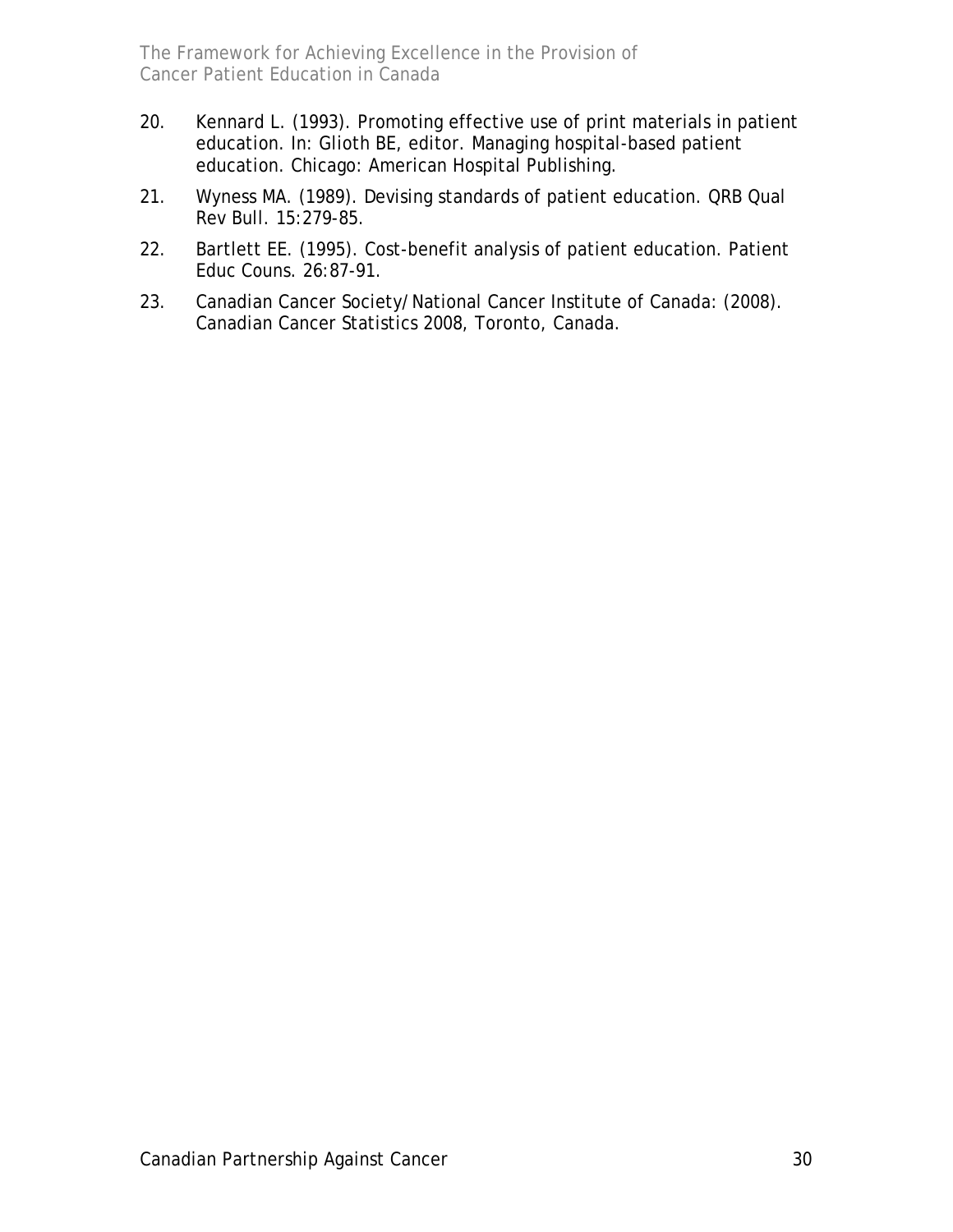## <span id="page-30-0"></span>**Appendix 1. Committee Members**

**Patient Education Draft Strategy Document Working Group** of the Patient Education Subcommittee, Education Committee:

Audrey Friedman, BA, MRT(T), MSW - Chair

Anne Murray, PDt BSc, MAEd

Anne-Marie Stacey, M. Mus, M.Ed

Jan MacVinnie, R.N.

Gale Turnbull

**Patient Education Subcommittee** of the Education Committee:

**Audrey Friedman BA, MRT(T), MSW – Chair**  Director Patient Education and Survivorship PMH Provincial Head of Patient Education Cancer Care Ontario Princess Margaret Hospital

**Brenda Ross**  Research Nurse Coordinator British Columbia Cancer Agency

**Loring Gimbel**  Patient Education Specialist Tom Baker Cancer Centre

**Anne-Marie Stacey M.Mus, M.Ed.**  Patient Education Specialist, Cross Cancer Institute Alberta Health Services – Cross Cancer Institute

**Debbie Arsenault**  Provincial Leader Supportive Care Saskatoon Cancer Agency

**Jill Taylor-Brown, MSW, RSW**  Director, Patient and Family Support Services, Chair of Education Committee CancerCare Manitoba

**Susan Kapilik**  Volunteer & Community Based Information & Support Programs Coordinator CancerCare Manitoba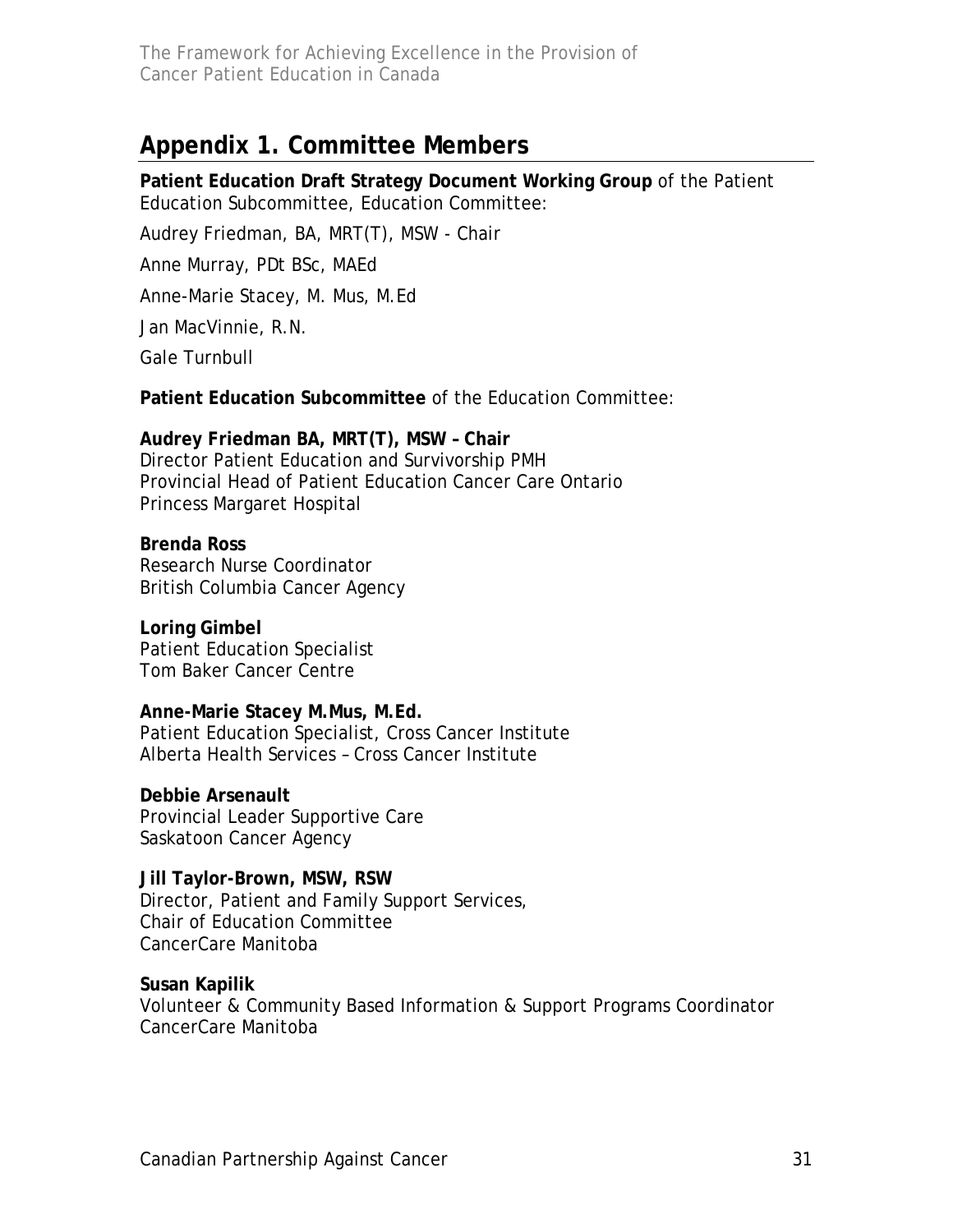#### **Tamara Harth, M.Information Science**

Program Manager Patient Education Odette Cancer Centre at Sunnybrook Health Sciences Centre

#### **Gail Turnbull**

Manager, Supportive Care & Education London Regional Cancer Centre

**Jan MacVinnie, RN**  Manager Cancer Information Service Canadian Cancer Society

#### **Hinda Goodman M.S.W. B.Sc.**

Oncology Program Coordinator Hope & Cope c/o Jewish General Hospital

**Dawn MacIsaac, RTR, BScR**  Acting Manager PEI CTC Queen Elizabeth Hospital

**Anne Murray, PDt BSc, Med**  Provincial Manager, Education and Patient Navigation Cancer Care Nova Scotia

**Lynne Robinson, PhD, RPsych,**  Professor, Dalhousie University, School of Health and Human Performance

#### **Martha Paynter**

Coordinator of Education New Brunswick Cancer Network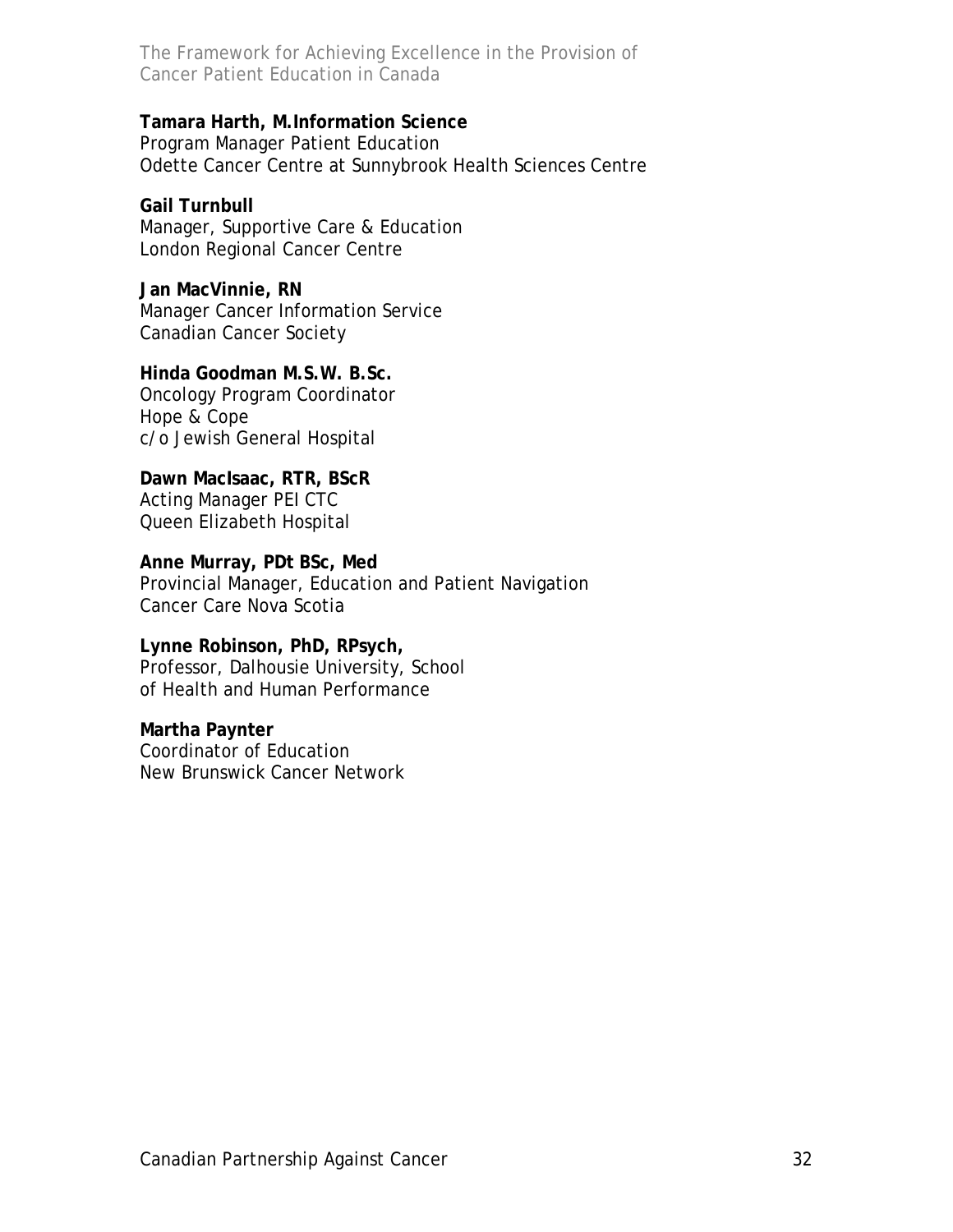## <span id="page-32-0"></span>**Appendix 2. Background to Project**

The vision of the Canadian Partnership Against Cancer (the Partnership) for cancer care in Canada is to establish a comprehensive, coordinated personfocused cancer system that responds to the full range of needs of all Canadians and their families through all stages of the cancer experience. In striving to achieve its vision, The Partnership has identified four (4) strategic goals:

- Reduce the gaps in knowledge to enhance cancer control
- Facilitate and accelerate implementation of best available knowledge
- Optimize quality services, and
- Improve the cancer experience for Canadians

As a means of achieving these strategic goals, the Partnership has set forward a mandate for each of its eight (8) Action Groups. One action group in particular, the Cancer Journey Action Group (CJAG), provides leadership to achieving integrated person-centered care throughout the cancer journey. Its goals are:

- Implementation of integrated, person-centred care including uptake and utilization of distress screening and navigation programs and best practice standards and performance indicators in the areas of psychosocial, supportive and palliative care
- Investigation and knowledge building about survivorship issues with special attention to underserved populations
- Development of pan-Canadian educational tools, standards and guidelines in person-centered care that includes psychosocial, survivorship and palliative care

The Education Committee, a subgroup of the CJAG was established in 2004 to focus on pan-Canadian strategies to ensure that health care providers and volunteers have the necessary knowledge and skills to provide compassionate person centred care to people with cancer and their significant others. The Education Committee is composed of an interprofessional working group with representation from across Canada.

The vision of the Education Committee has been articulated as follows:

### **Destination**

- All health care providers and volunteers encountered by people with cancer and their significant others at any point on the cancer trajectory will provide compassionate person centred care within a model of interprofessional care.
- Adequate numbers of expertly trained/educated individuals in the areas of psychosocial, rehabilitative, spiritual, and end of life oncology care will